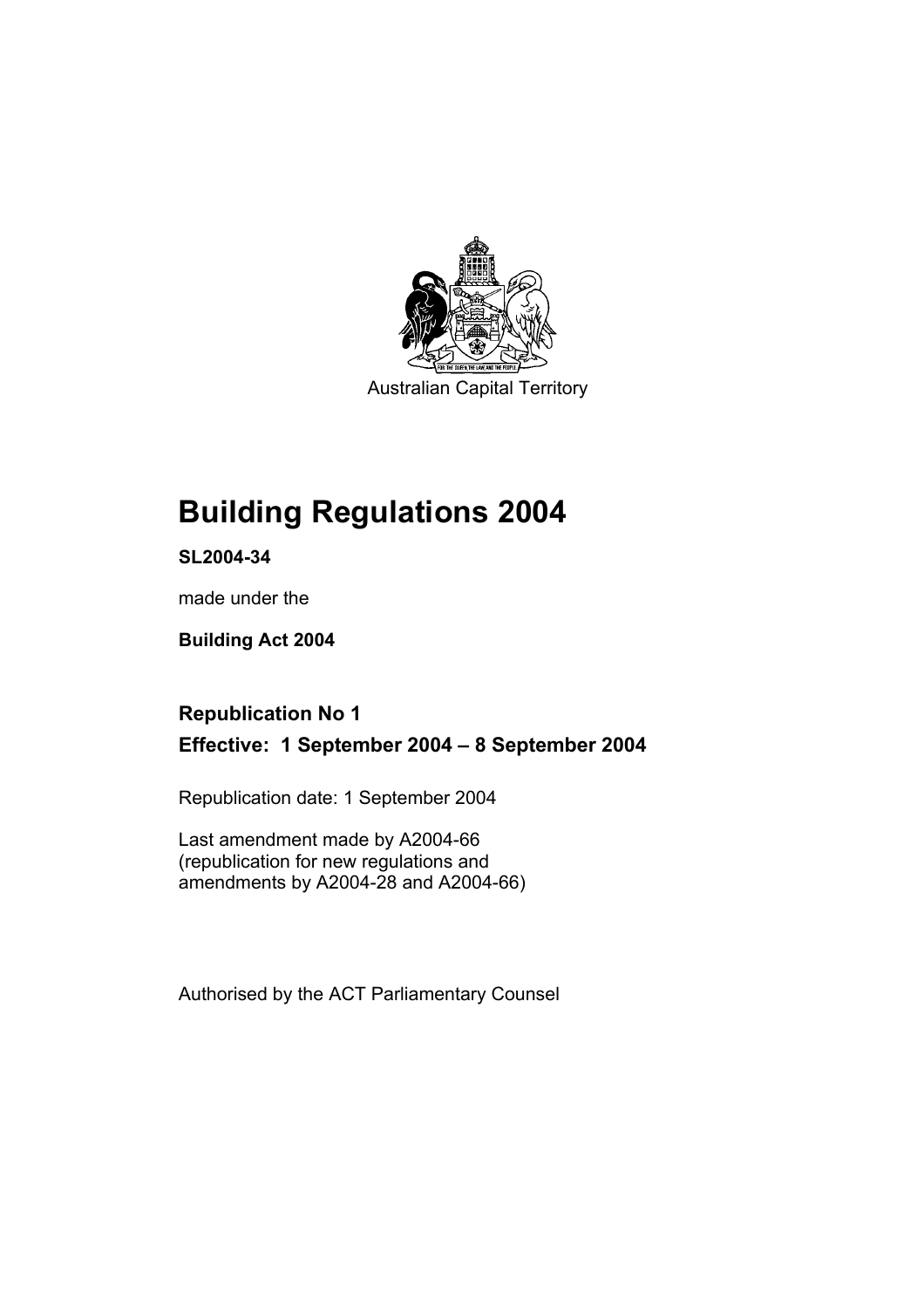### **About this republication**

#### **The republished law**

This is a republication of the *Building Regulations 2004*, made under the *Building Act 2004* (including any amendment made under the *Legislation Act 2001*, part 11.3 (Editorial changes)) as in force on 1 September 2004*.* It also includes any amendment, repeal or expiry affecting the republished law to 1 September 2004.

The legislation history and amendment history of the republished law are set out in endnotes 3 and 4.

#### **Kinds of republications**

The Parliamentary Counsel's Office prepares 2 kinds of republications of ACT laws (see the ACT legislation register at www.legislation.act.gov.au):

- authorised republications to which the *Legislation Act 2001* applies
- unauthorised republications.

The status of this republication appears on the bottom of each page.

#### **Editorial changes**

The *Legislation Act 2001*, part 11.3 authorises the Parliamentary Counsel to make editorial amendments and other changes of a formal nature when preparing a law for republication. Editorial changes do not change the effect of the law, but have effect as if they had been made by an Act commencing on the republication date (see *Legislation Act 2001*, s 115 and s 117). The changes are made if the Parliamentary Counsel considers they are desirable to bring the law into line, or more closely into line, with current legislative drafting practice.

This republication does not include amendments made under part 11.3 (see endnote 1).

#### **Uncommenced provisions and amendments**

If a provision of the republished law has not commenced or is affected by an uncommenced amendment, the symbol  $\mathbf{U}$  appears immediately before the provision heading. The text of the uncommenced provision or amendment appears only in the last endnote.

#### **Modifications**

If a provision of the republished law is affected by a current modification, the symbol  $\mathbf{M}$ appears immediately before the provision heading. The text of the modifying provision appears in the endnotes. For the legal status of modifications, see *Legislation Act 2001*, section 95.

#### **Penalties**

The value of a penalty unit for an offence against this republished law at the republication date is—

- (a) if the person charged is an individual—\$100; or
- (b) if the person charged is a corporation—\$500.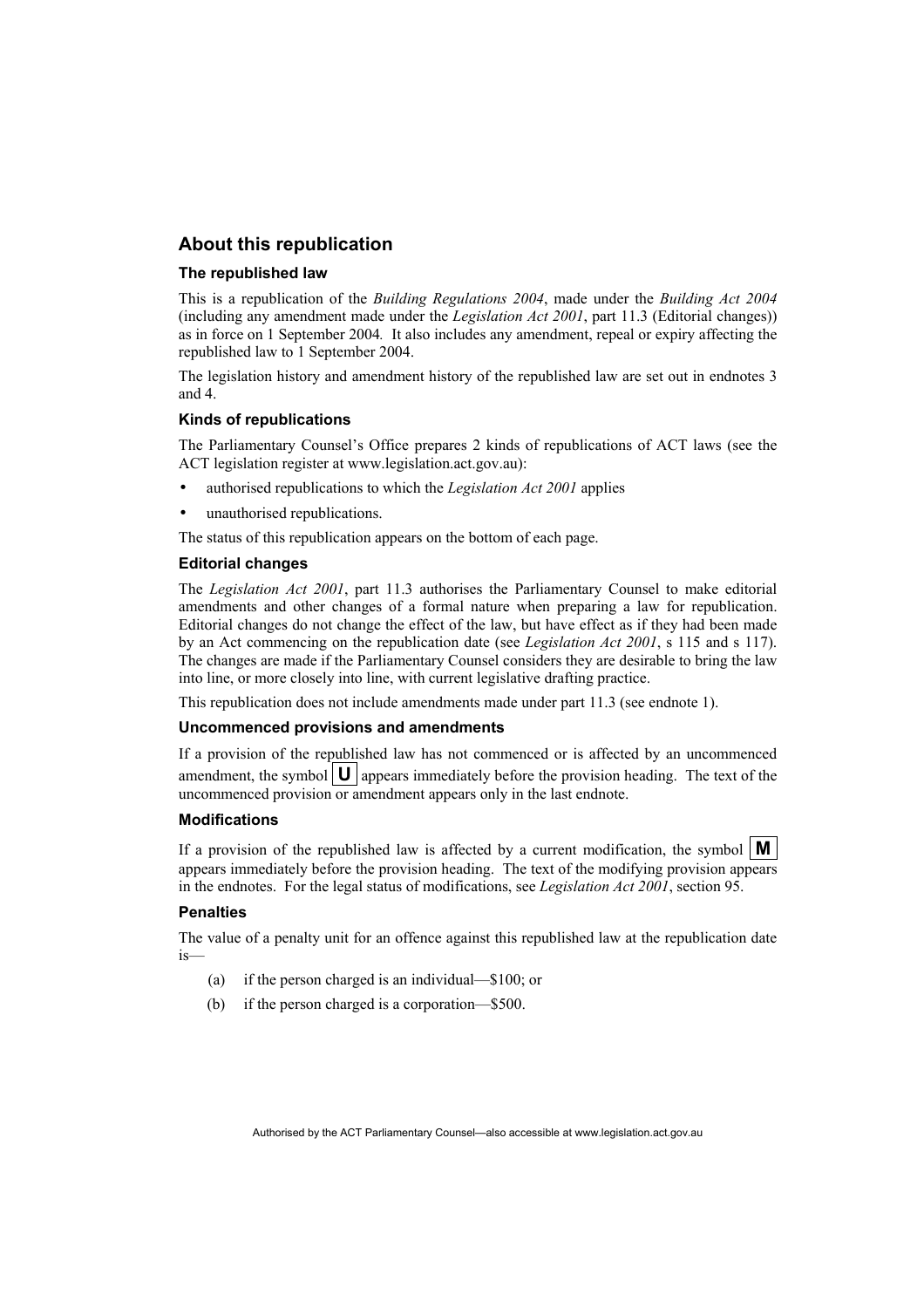

Australian Capital Territory

# **Building Regulations 2004**

made under the

**Building Act 2004** 

# **Contents**

|    |                                                                       | Page |
|----|-----------------------------------------------------------------------|------|
| 1  | Name of regulations                                                   | 2    |
| 2  | Dictionary                                                            | 2    |
| 3  | <b>Notes</b>                                                          | 2    |
| 4  | Offences against regulations—application of Criminal Code etc         | 2    |
| 4A | Meaning of <i>building work</i> —Act, s $6(2)$ (a) and (b)            | 3    |
| 4B | Meaning of specialist building work—Act, s 9 (b)                      | 3    |
| 5  | Exempt buildings—Act, s 12                                            | 3    |
| 6  | Buildings to which Act does not apply—Act, s 13 (2)                   | 6    |
|    | Exempt building work—Act, s 15 (b) and s 83 (b)                       |      |
| 8  | Criteria for appointment of government certifier—Act, s 20 (4)        | 8    |
| 9  | Copies of plans for building approval applications—Act, s 26 (2) (a)  | 9    |
| 10 | General requirements for building approval applications—Act, s 26 (3) | 9    |

| - R1     | <b>Building Regulations 2004</b> | contents 1 |
|----------|----------------------------------|------------|
| 01/09/04 | Effective: 01/09/04-08/09/04     |            |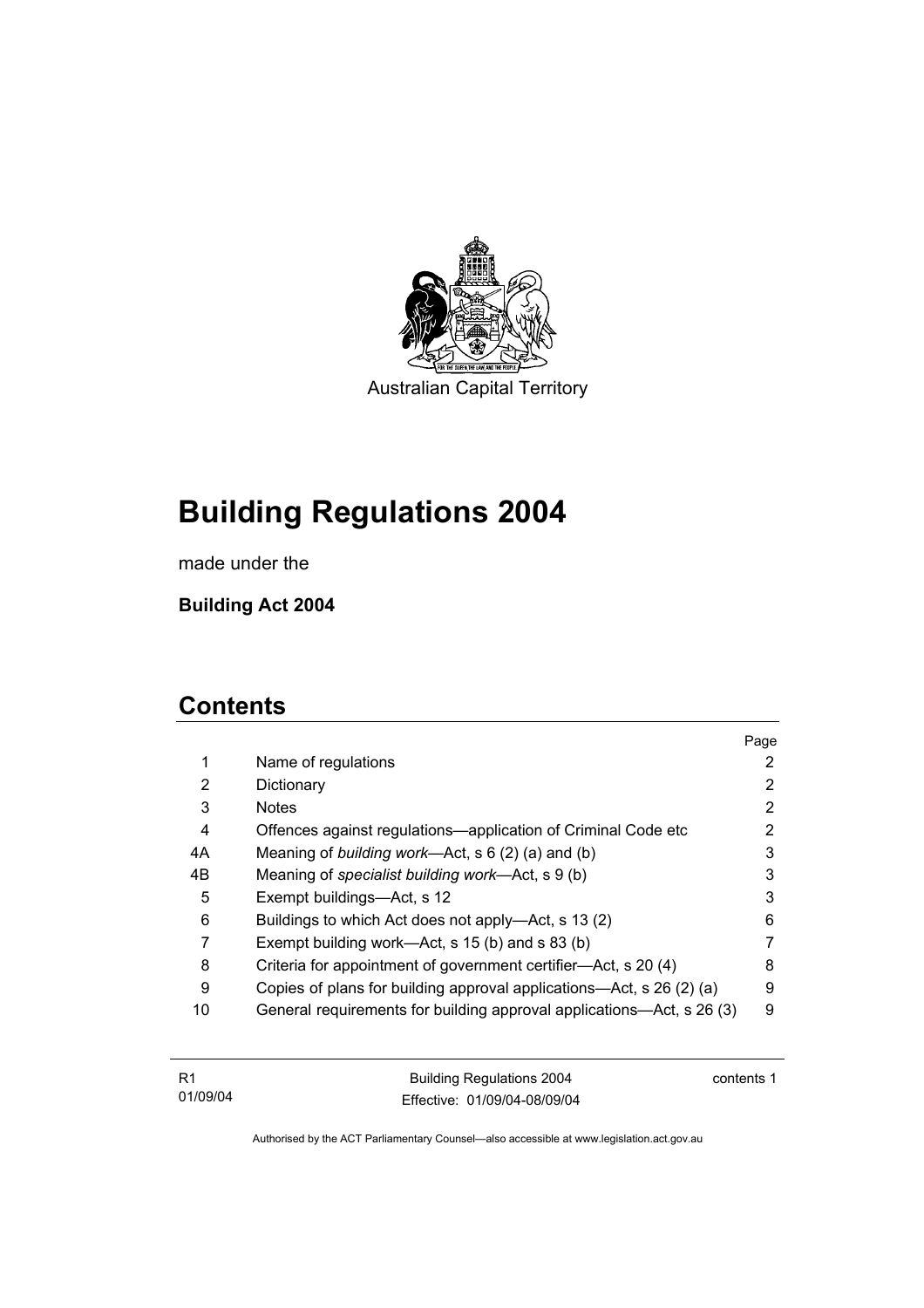|     |                                                                                      | Page            |
|-----|--------------------------------------------------------------------------------------|-----------------|
| 11  | Building approval for building erection or alteration—Act, s 26 (3)                  | 9               |
| 12  | Building approval for removal or demolition of buildings—Act, s 26 (3)               | 11              |
| 12A | Building approval for asbestos removal—Act, s 26 (3)                                 | 11              |
| 13  | General requirements for plans-Act, s 27 (1) (a)                                     | 12 <sup>°</sup> |
| 14  | Requirements for plans for alteration or erection of building-Act, s 27<br>$(1)$ (a) | 14              |
| 14A | Requirements for plans for asbestos removal—Act, s 27 (1) (a)                        | 15              |
| 15  | Consultation and consent-Act, s 27 (1) (b)                                           | 16              |
| 16  | Substantial alteration-Act, s 29 (2)                                                 | 18              |
| 17  | Significantly different from plan amendment—Act, s 32 (4)                            | 20              |
| 18  | Considerations about whether work done in proper way—Act, s 42 (2)                   | 21              |
| 19  | Considerations about whether work done in skilful way—Act, s 42 (2)                  | 22              |
| 20  | Stages of building work—Act, s 43 (1)                                                | 23              |
| 21  | Alternative to new survey plan—Act, s 43 (2) (a) (ii)                                | 24              |
| 22  | Consent or approval on completion of building work—Act, s 48 (2) (d)                 | 24              |
| 23  | Residential building work to which Act, pt 6 does not apply                          | 25              |
| 24  | End of statutory warranties—Act, s 88 (4)                                            | 25              |
| 25  | Residential building work minimum insurance—Act, s 90 (1) (b)                        | 26              |
| 26  | Residential building work period of insurance—Act, s 90 (1) (c) and (d)              | 26              |
| 27  | Residential building work period for claims—Act, s 90 (1) (i)                        | 26              |
| 28  | Amount insurer not liable for-Act, s 91 (1)                                          | 26              |
| 29  | If builder defaults and work less than deposit paid—Act, s 93 (3) (b)                | 26              |
| 29A | Building code—Act, s 136 (4)                                                         | 26              |
| 30  | Appealable decisions and relevant people—Act, s 146 (5)                              | 27              |
| 31  | Expiry of definition of asbestos                                                     | 29              |

# **Dictionary** 30

| <b>Endnotes</b> |                     |    |
|-----------------|---------------------|----|
|                 | About the endnotes  | 31 |
| 2               | Abbreviation key    | 31 |
| 3               | Legislation history | 32 |
| 4               | Amendment history   | 32 |
|                 |                     |    |

contents 2 Building Regulations 2004 Effective: 01/09/04-08/09/04

R1 01/09/04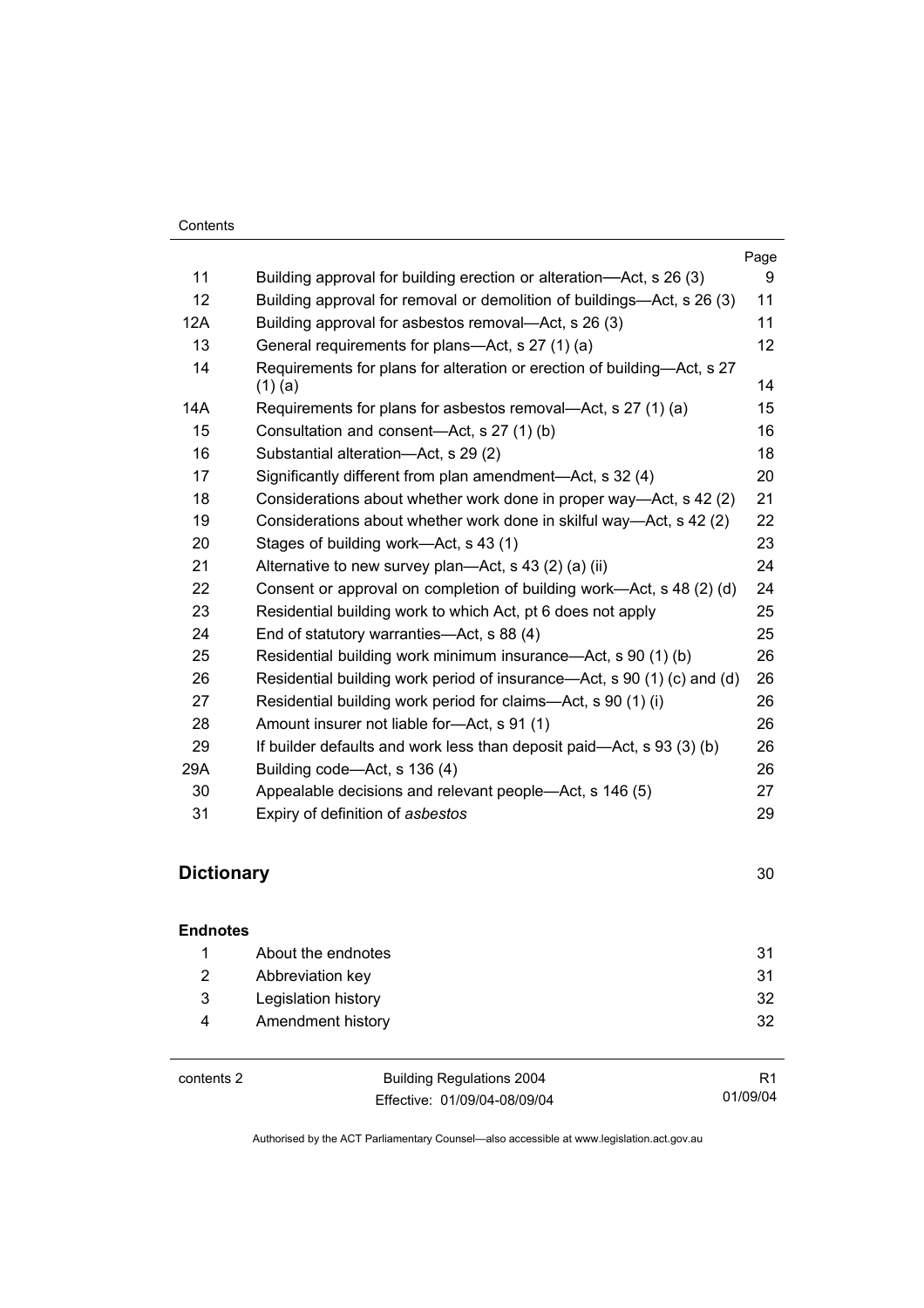

# **Building Regulations 2004**

made under the

I

**Building Act 2004** 

R1 01/09/04

Building Regulations 2004 Effective: 01/09/04-08/09/04 page 1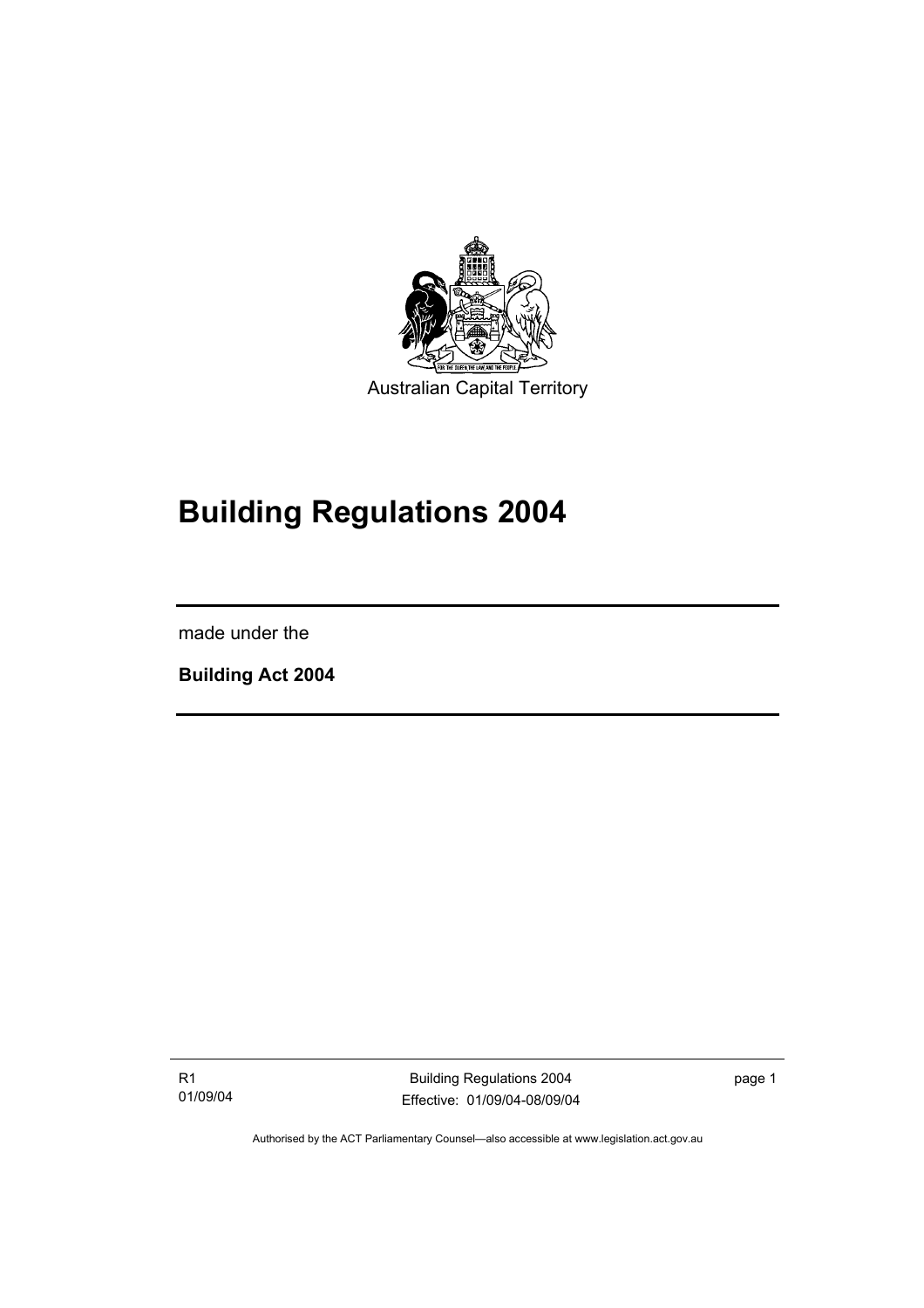### **1 Name of regulations**

These regulations are the *Building Regulations 2004*.

#### **2 Dictionary**

The dictionary at the end of these regulations is part of these regulations.

- *Note 1* The dictionary at the end of these regulations defines certain terms used in these regulations.
- *Note 2* A definition in the dictionary (including a signpost definition) applies to the entire regulations unless the definition, or another provision of the regulations, provides otherwise or the contrary intention otherwise appears (see Legislation Act, s 155 and s 156 (1)).

#### **3 Notes**

A note included in these regulations is explanatory and is not part of these regulations.

*Note* See Legislation Act, s 127 (1), (4) and (5) for the legal status of notes.

**4 Offences against regulations—application of Criminal Code etc** 

> Other legislation applies in relation to offences against these regulations.

#### *Note 1 Criminal Code*

The Criminal Code, ch 2 applies to all offences against these regulations (see Code, pt 2.1).

The chapter sets out the general principles of criminal responsibility (including burdens of proof and general defences), and defines terms used for offences to which the Code applies (eg *conduct*, *intention*, *recklessness* and *strict liability*).

*Note 2 Penalty units* 

The Legislation Act, s 133 deals with the meaning of offence penalties that are expressed in penalty units.

page 2 **Building Regulations 2004** Effective: 01/09/04-08/09/04

R1 01/09/04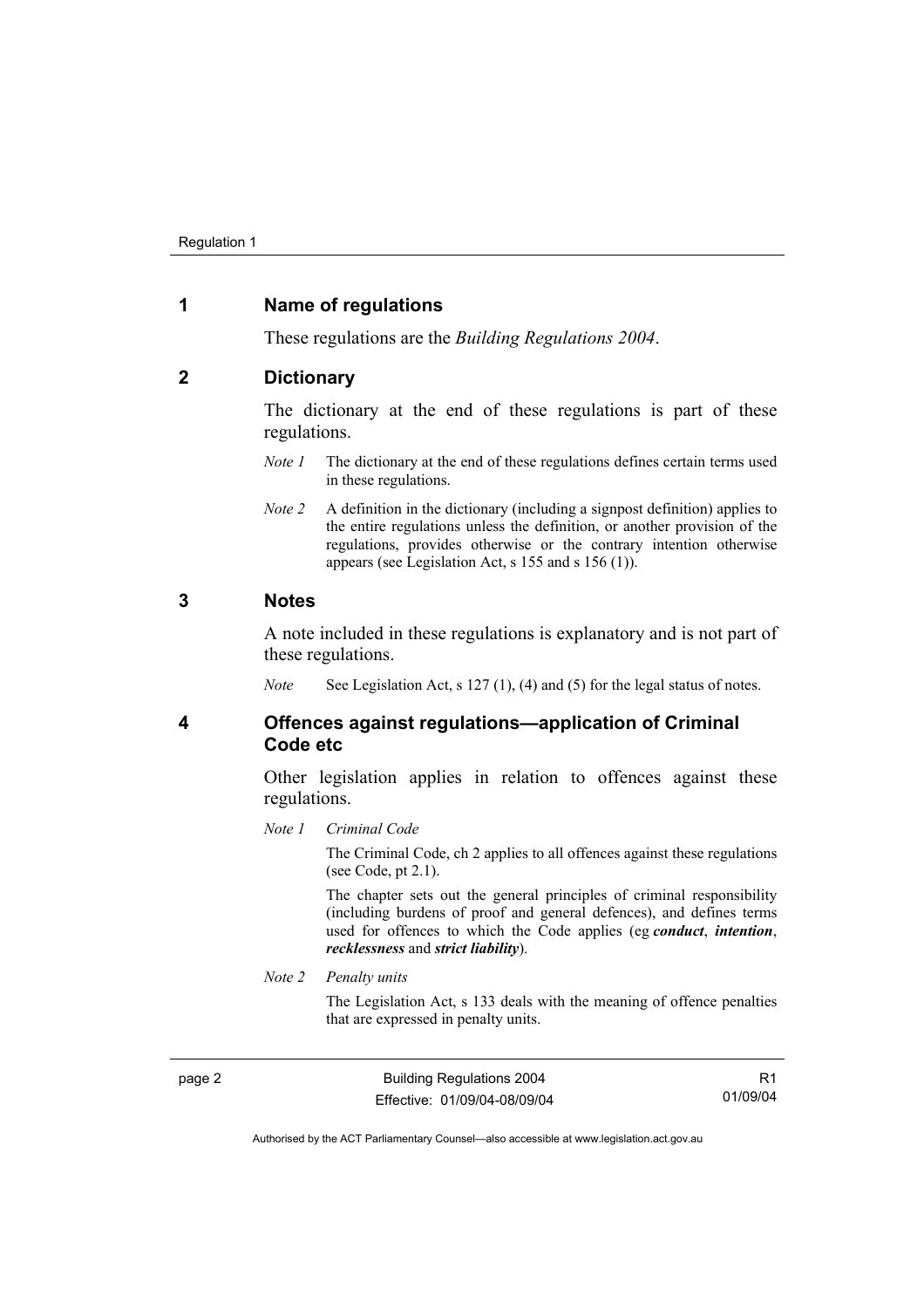## **4A Meaning of** *building work***—Act, s 6 (2) (a) and (b)**

- (1) *Building work* includes building work that involves the handling of asbestos or disturbance of loose asbestos.
- (2) The handling of asbestos, or disturbance of loose asbestos, by an inspector, for the purpose of taking a sample under the *Dangerous Substances Act 2004*, chapter 3A (Asbestos) is not *building work*.

#### **Examples of handling of asbestos or disturbance of loose asbestos**

- 1 removal of asbestos
- 2 cutting a hole in a sheet of asbestos
- *Note* An example is part of the Act, is not exhaustive and may extend, but does not limit, the meaning of the provision in which it appears (see Legislation Act, s 126 and s 132).
- (3) This regulation expires on 1 September 2006.

## **4B Meaning of** *specialist building work***—Act, s 9 (b)**

- (1) *Specialist building work* includes building work that involves the handling of asbestos or disturbance of loose asbestos.
- (2) For subregulation (1), the handling of asbestos does not include the handling of stable asbestos cement sheeting that forms part of a residential building.
- (3) This regulation expires on 1 September 2006.

### **5 Exempt buildings—Act, s 12**

- (1) Each of the following is an exempt building:
	- (a) a fence or wall if—
		- (i) the height measured from any point on the fence or wall to the ground is not more than 1.8m, excluding any part of the structure that is in the ground; and
		- (ii) it does not form an integral part of an enclosure for a swimming pool;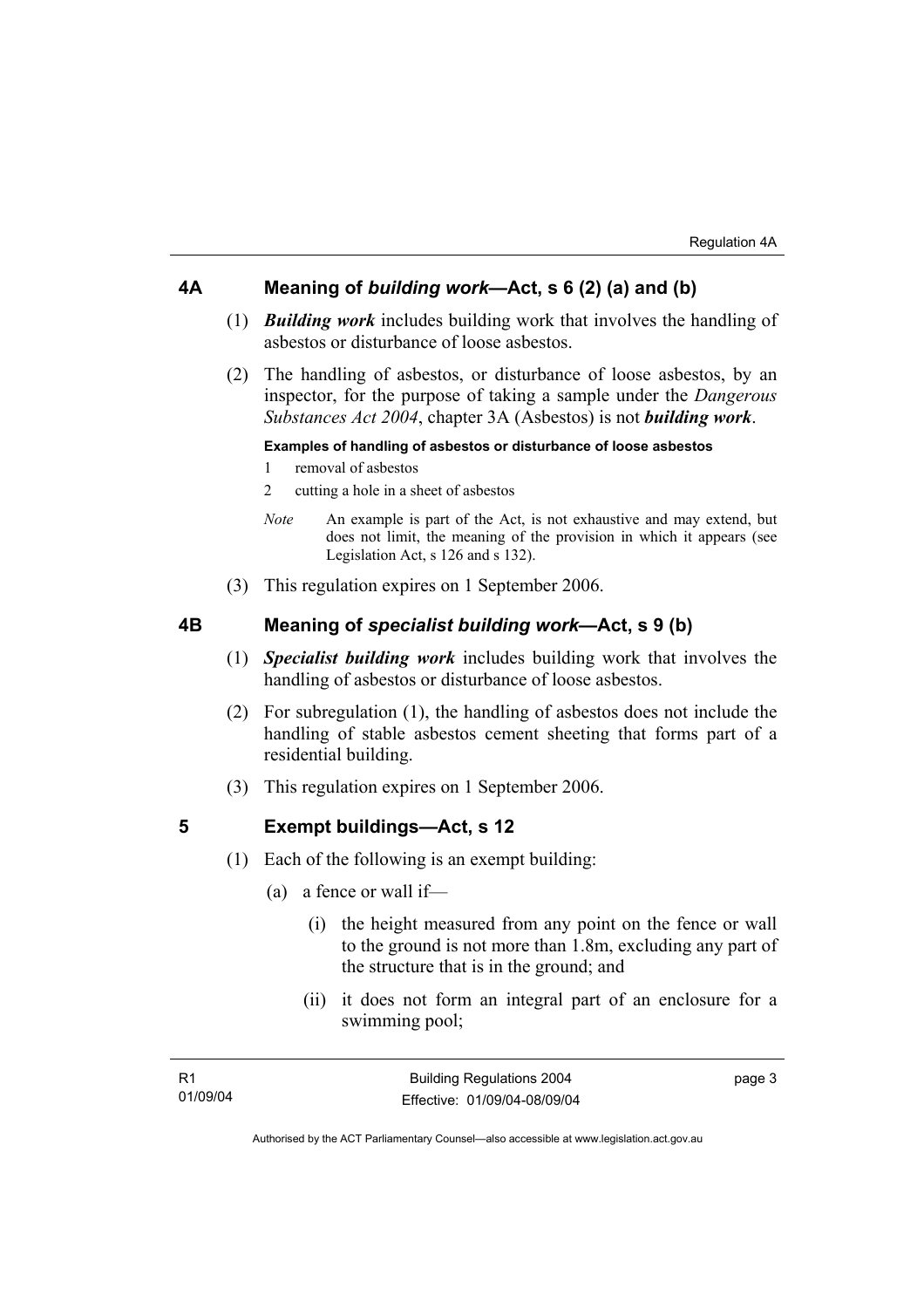- (b) a retaining wall if the height measured from any point at the top of the retaining wall to the lowest adjacent ground level is not more than 1.2m, excluding any part of the wall that is in the ground;
- (c) an outdoor deck, carport, pergola, porch, veranda, shelter, gazebo, shade structure or hail protection structure if—
	- (i) it has no wall; and
	- (ii) if it has a covering (including a sail or sail-like element)—the total covering area is  $25m^2$  or less; and
	- (iii) the height measured from any point on the structure to the ground is not more than 3m, excluding any part of the structure that is in the ground; and
	- (iv) the height measured from any point on top of any flooring of the structure to the ground is not more than 1m, excluding any part of the structure that is in the ground; and
- (d) a shed, gazebo, greenhouse or similar structure the roof area of which does not exceed  $10m^2$ ;

#### **Examples of similar structure**

conservatory, cubbyhouse, store, workshop, studio, outbuilding or class 10a building

- *Note* An example is part of these regulations, is not exhaustive and may extend, but does not limit, the meaning of the provision in which it appears (see Legislation Act, s 126 and s 132).
- (e) an antenna or aerial assembly, if—
	- (i) the height measured from the highest part of the assembly to the lowest is 5m or less, excluding any part of the assembly that is in the ground or is part of the building the assembly is mounted on; and
	- (ii) the assembly is a class 10b building;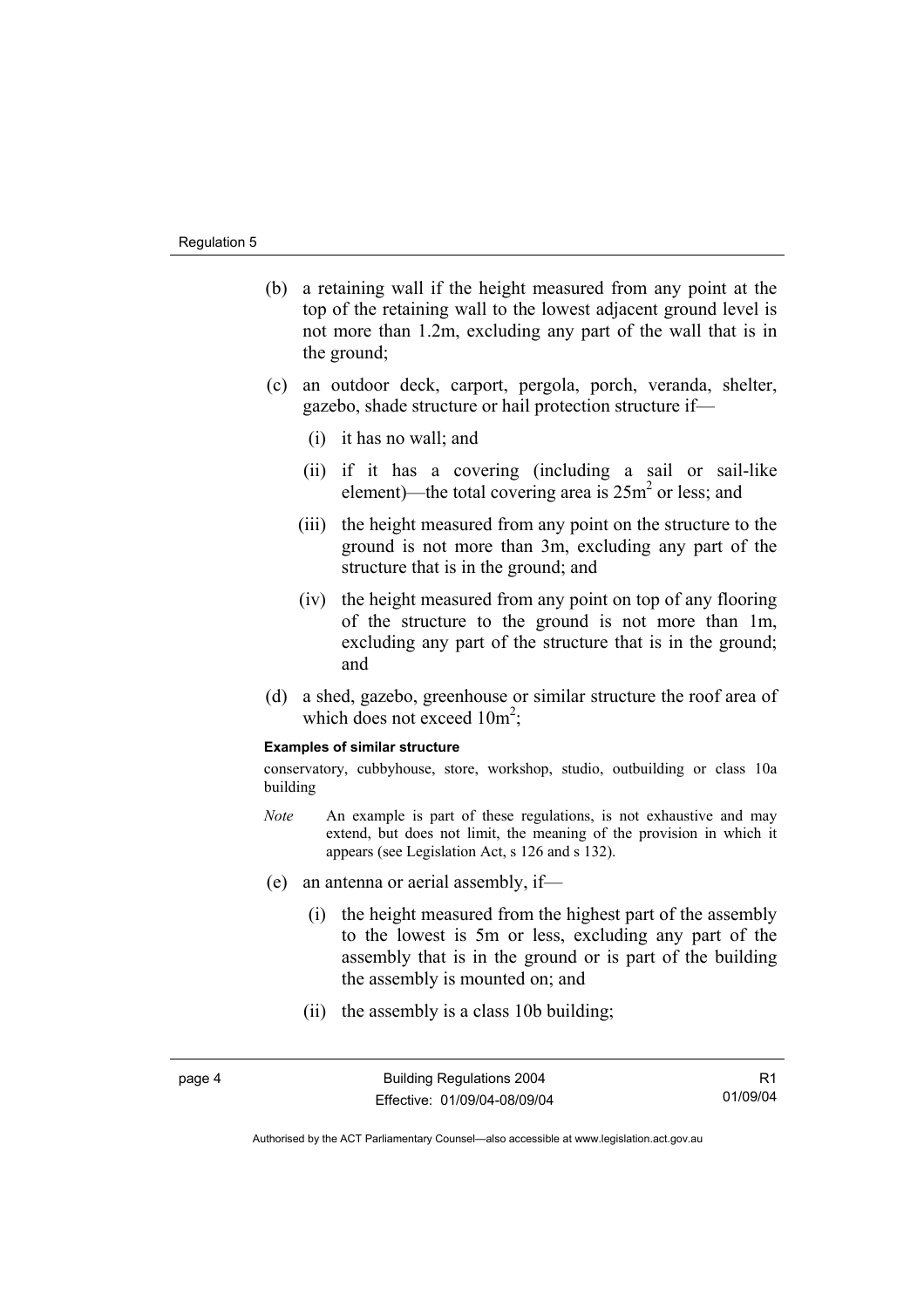- (f) an artificial pool, other than a bathtub, used, or for use, mainly for swimming, wading or bathing, that cannot hold water to a depth of more than 300mm;
- (g) an internal alteration to a building for which a certificate under the Act, part 5 (Building occupancy) has been issued, if the alteration does not change the classification of the building;
- (h) an outdoor pond if—
	- (i) it is not used, or for use, mainly for swimming, wading or bathing; and
	- (ii) the height measured from any point on the wall of the pond to the lowest point on the base of the pond is not more than 1.2m, excluding any part of the wall that is in the ground;
- (i) a structure (for example, a barbeque or letterbox) if—
- (i) it has a plan area not exceeding  $2m^2$ ; and
	- (ii) the height measured from any point on the structure to the ground is not more than 1.8m, excluding any part of it that is in the ground;
	- (j) a water tank if—
		- (i) it has a capacity not exceeding 17kL; and
		- (ii) the height measured from any point on the tank to the ground is not more than 2.4m, excluding any part of the tank that is in the ground;
	- (k) an amusement ride, device to which AS 3533 applies or a portable building or structure, including a tent, marquee, stall or booth, erected at a place if—
		- (i) the building or structure is erected and used only in accordance with any applicable provision of AS 3533; and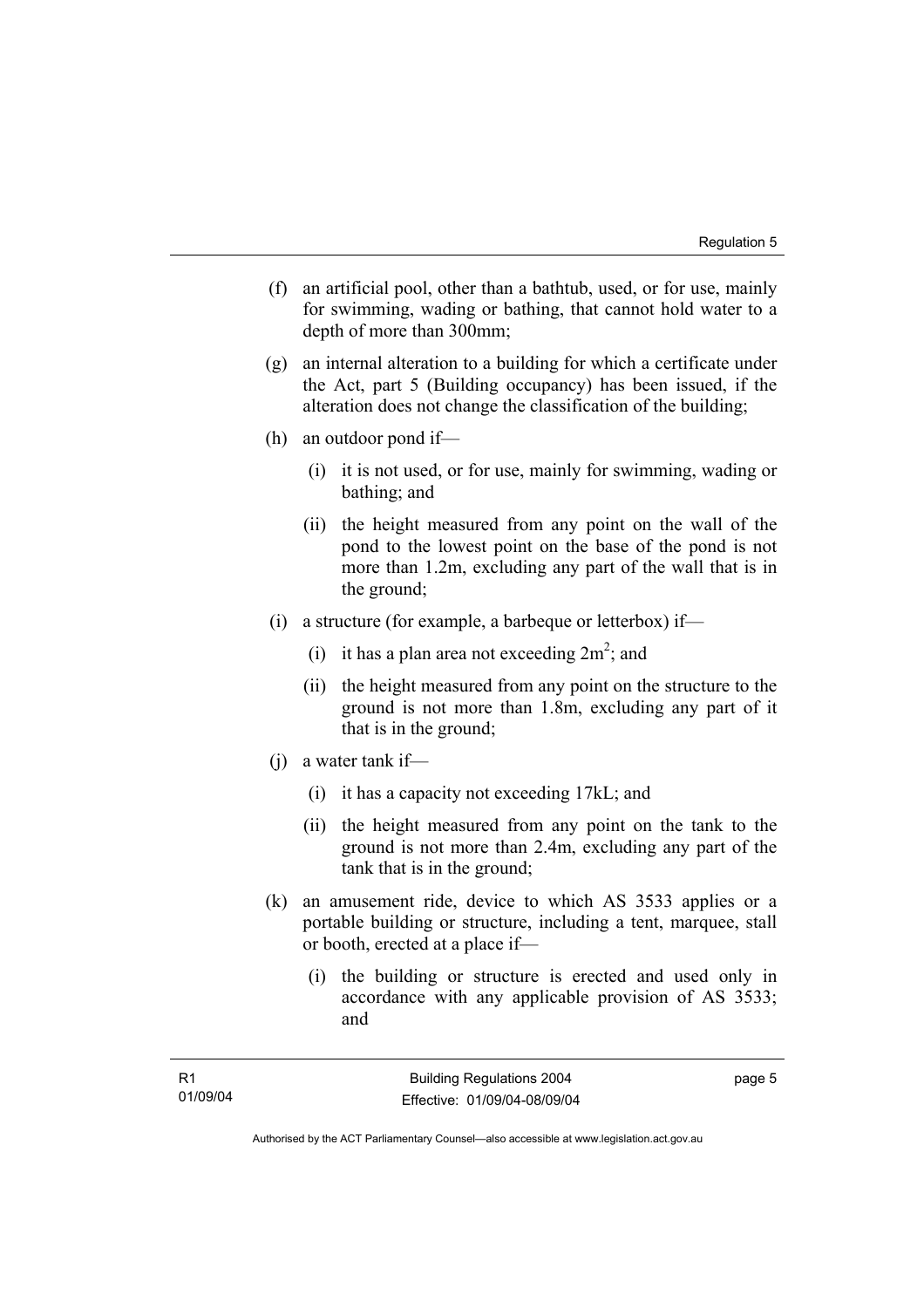- (ii) if the building code applies to the building—the building or structure is a class 6, class 7 or class 10a building; and
- (iii) the building or structure is not intended to be, and has not been, at the place for longer than 2 months.
- (2) Subregulation (1) does not apply if—
	- (a) the building work in relation to the exempt building affects—
		- (i) the structural sufficiency, soundness or stability of part of a building for which a certificate under the Act, part 5 (Building occupancy) has been issued; or
		- (ii) a fire-rated wall, ceiling or floor; or
		- (iii) a ventilation or air-handling system, fire protection system or other mechanical service; or
		- (iv) a fire-escape, emergency lift, stairway, exit or passageway to an exit; or
	- (b) the building proposed to be built adversely affects the provision of natural light or ventilation to a building for which a certificate under the Act, part 5 has been issued.
- (3) In this regulation:

*assembly*, in relation to an antenna or aerial, means the antenna or aerial and its mast, tower and footing.

# **6 Buildings to which Act does not apply—Act, s 13 (2)**

- (1) The Act does not apply to the following buildings:
	- (a) bridges;
	- (b) dams;
	- (c) retaining walls associated with bridges, dams or roads;
	- (d) stiles;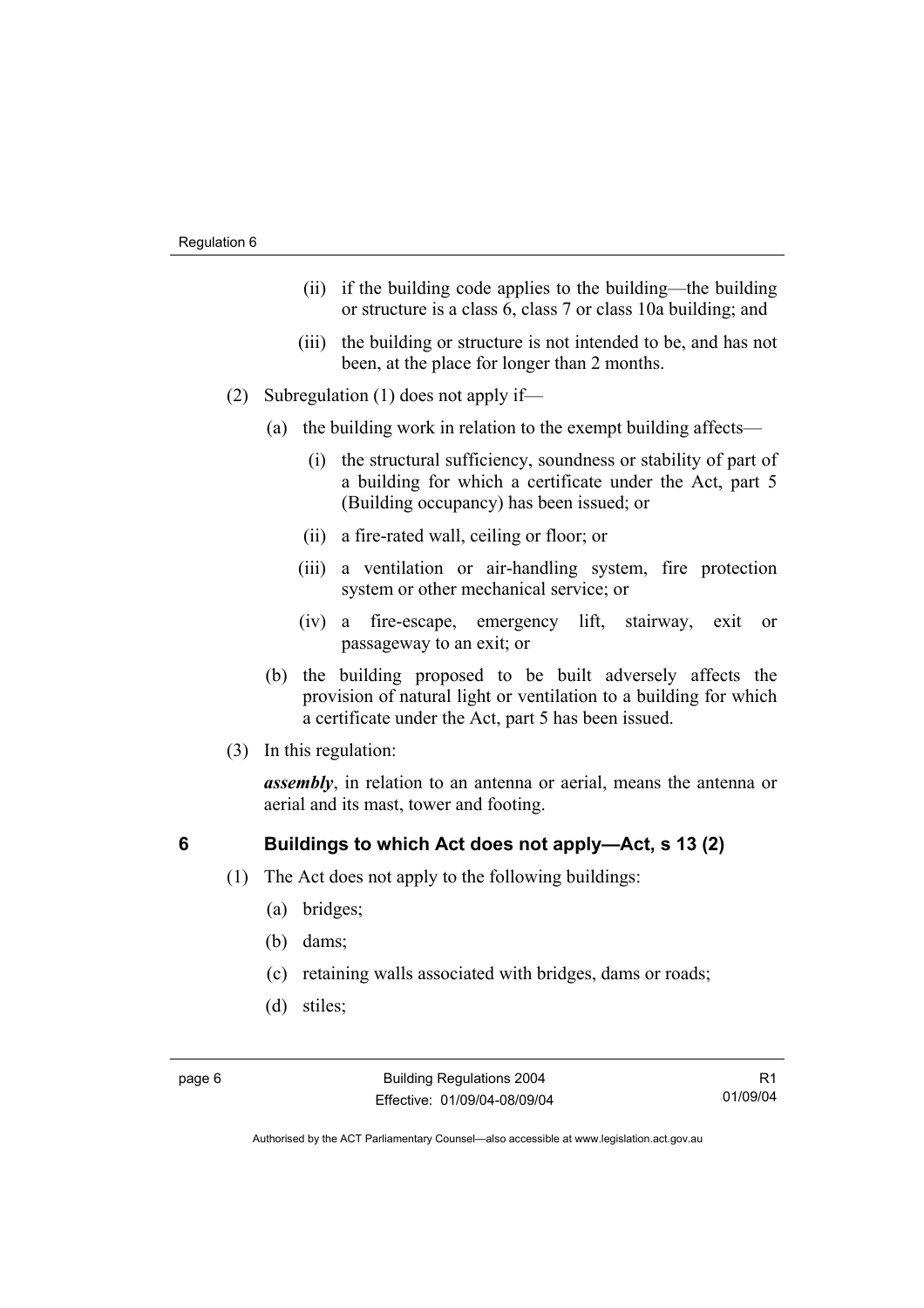- (e) mesh fences less than 3m high measured from the top of the fence to the ground, excluding any part of the fence that is in the ground;
- (f) prefabricated bus shelters;
- (g) prefabricated playground equipment;
- (h) road signs;
- (i) electricity network distribution equipment;
- (j) reservoirs that are not part of an on-site stormwater detention system;
- (k) aqueducts;
- (l) water and sewage treatment works;
- (m) stormwater outfalls.
- (2) The Act does not apply to poles and masts owned by—
	- (a) the Territory; or
	- (b) the Commonwealth; or
	- (c) a Territory authority; or
	- (d) a body established under a Commonwealth law; or
	- (e) the provider of an electricity supply or telephone service.

# **7 Exempt building work—Act, s 15 (b) and s 83 (b)**

- (1) The installation, alteration or removal of the following is exempt building work for part 3 (Building work) and part 6 (Residential buildings—statutory warranties, insurance and fidelity certificates):
	- (a) an externally mounted photovoltaic panel or solar water heater for a class 1 or class 10a building, if the building work—
		- (i) does not involve any alteration that would affect the structural sufficiency or stability of the building; and

| - R1     | <b>Building Regulations 2004</b> | page 7 |
|----------|----------------------------------|--------|
| 01/09/04 | Effective: 01/09/04-08/09/04     |        |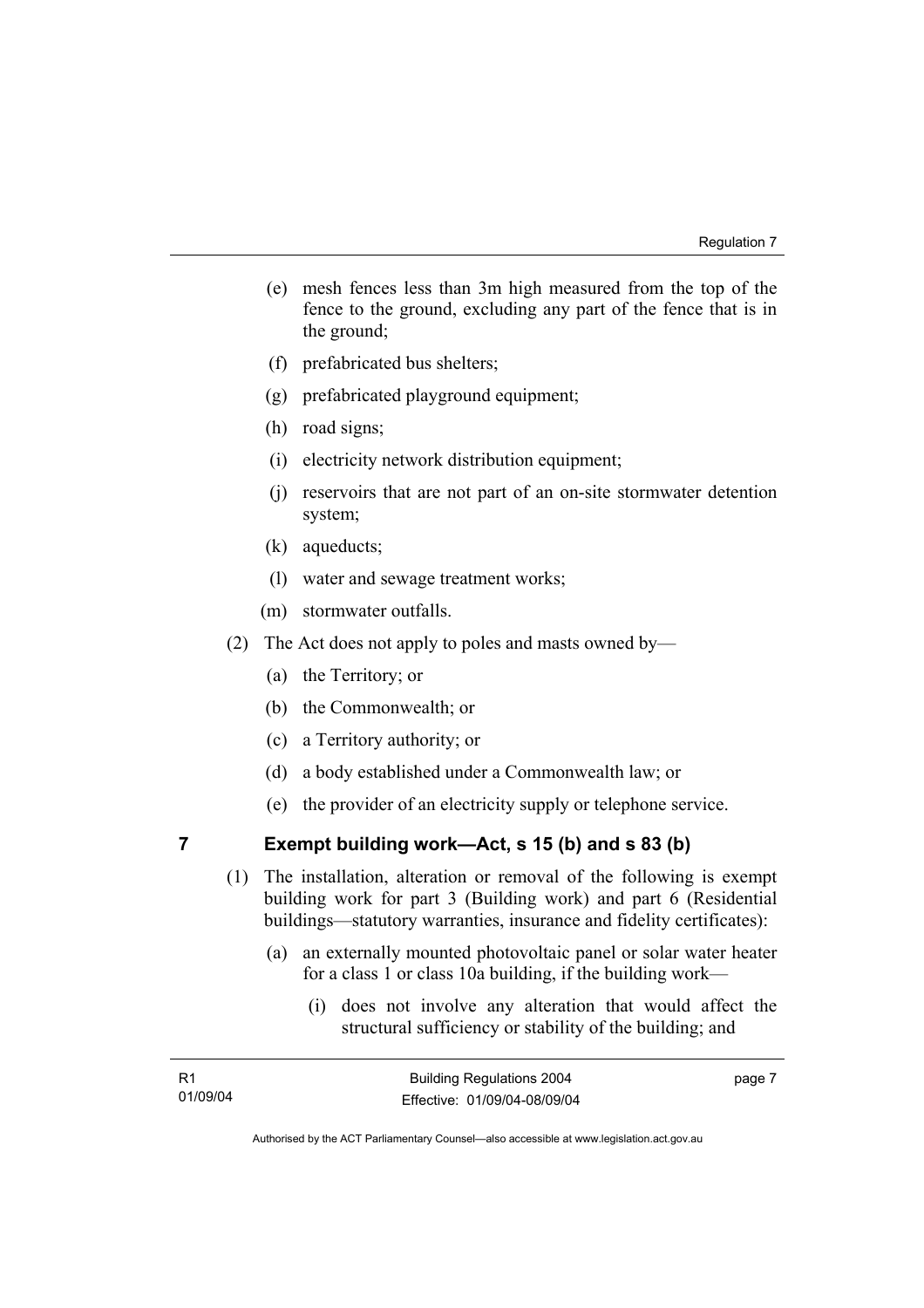- (ii) does not affect the building complying with the building code;
- (b) an externally mounted airconditioning unit for a class 1 or class 10a building, if—
	- (i) the building work does not involve any alteration that would affect the structural sufficiency or stability of the building; and
	- (ii) the building work does not affect the building complying with the building code; and
	- (iii) the unit is not the main source of ventilation—
		- (A) if the unit is installed for a particular room—for the room; or
		- (B) if the unit is installed for a building—for that building.
- *Note* The building code includes standards for load bearing and waterproofing.
- (2) In this regulation:

*solar water heater*, for a building, means a solar water panel designed to be mounted externally, together with any hot-water tank that holds water heated by the panel.

# **8 Criteria for appointment of government certifier—Act, s 20 (4)**

The criteria for the appointment of a government certifier for building work are—

- (a) a building approval for the work is in force; and
- (b) a licensed builder has started the work; and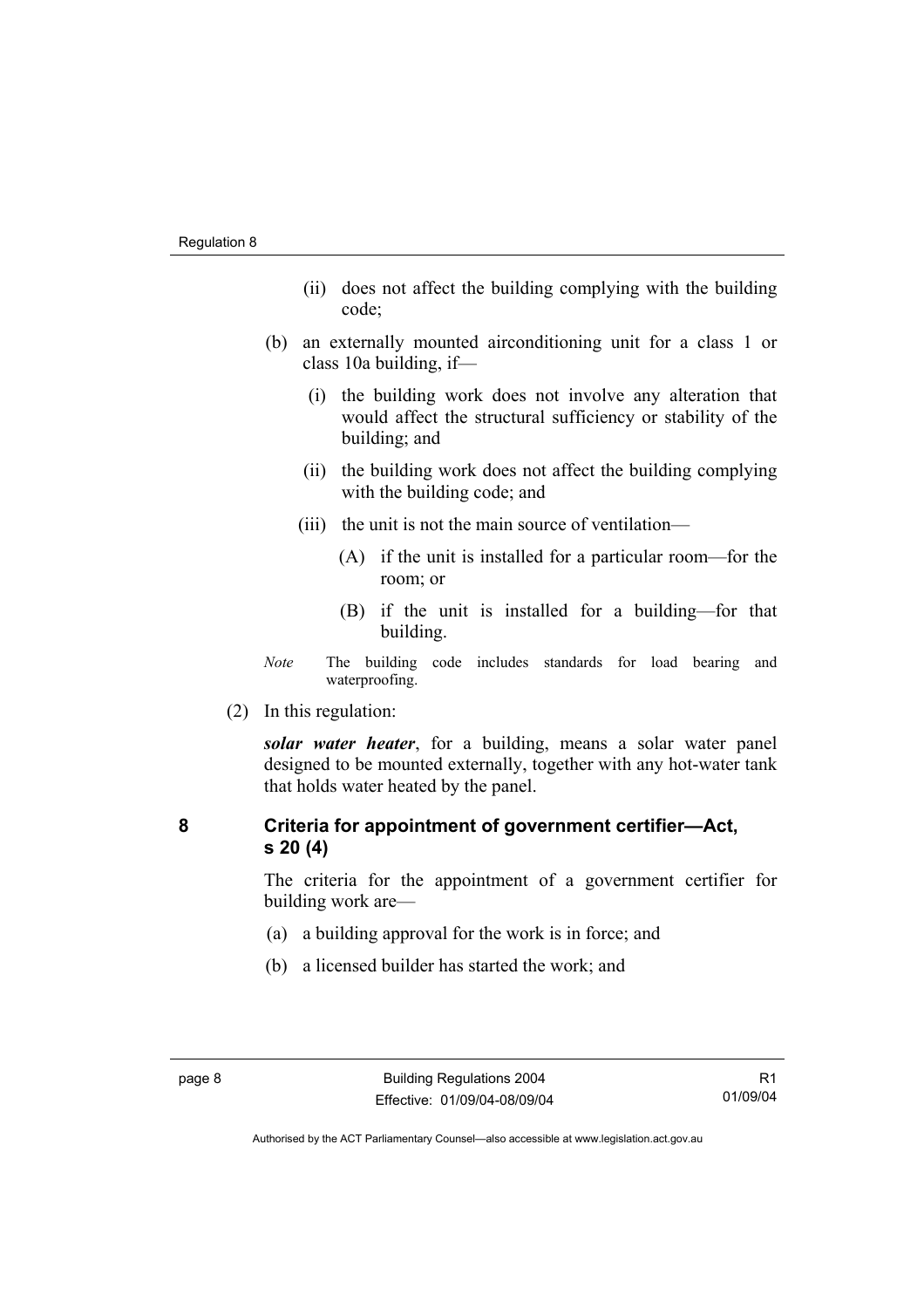(c) the owner of the land where the work is being carried out cannot, after making reasonable efforts, appoint a certifier for the work.

### **9 Copies of plans for building approval applications—Act, s 26 (2) (a)**

The prescribed number of copies is 3.

## **10 General requirements for building approval applications—Act, s 26 (3)**

- (1) The following requirements are prescribed for an application:
	- (a) the application must contain an estimate of the cost of the building work calculated in accordance with a method determined in writing by the construction occupations registrar;
	- (b) if building work is proposed to be carried out at or near a street or place that is open to or used by the public—an application must contain details of the precautions proposed to be taken to protect the safety of people using the street or place when the building work is to be carried out;
	- (c) the application must state the area of the parcel of land.
- (2) A determination under subregulation (1) (a) is a notifiable instrument.

*Note* A notifiable instrument must be notified under the Legislation Act.

### **11 Building approval for building erection or alteration—Act, s 26 (3)**

 (1) For an application in relation to building work that involves the erection or alteration of a building, the following information must be included in the application and plans accompanying the application: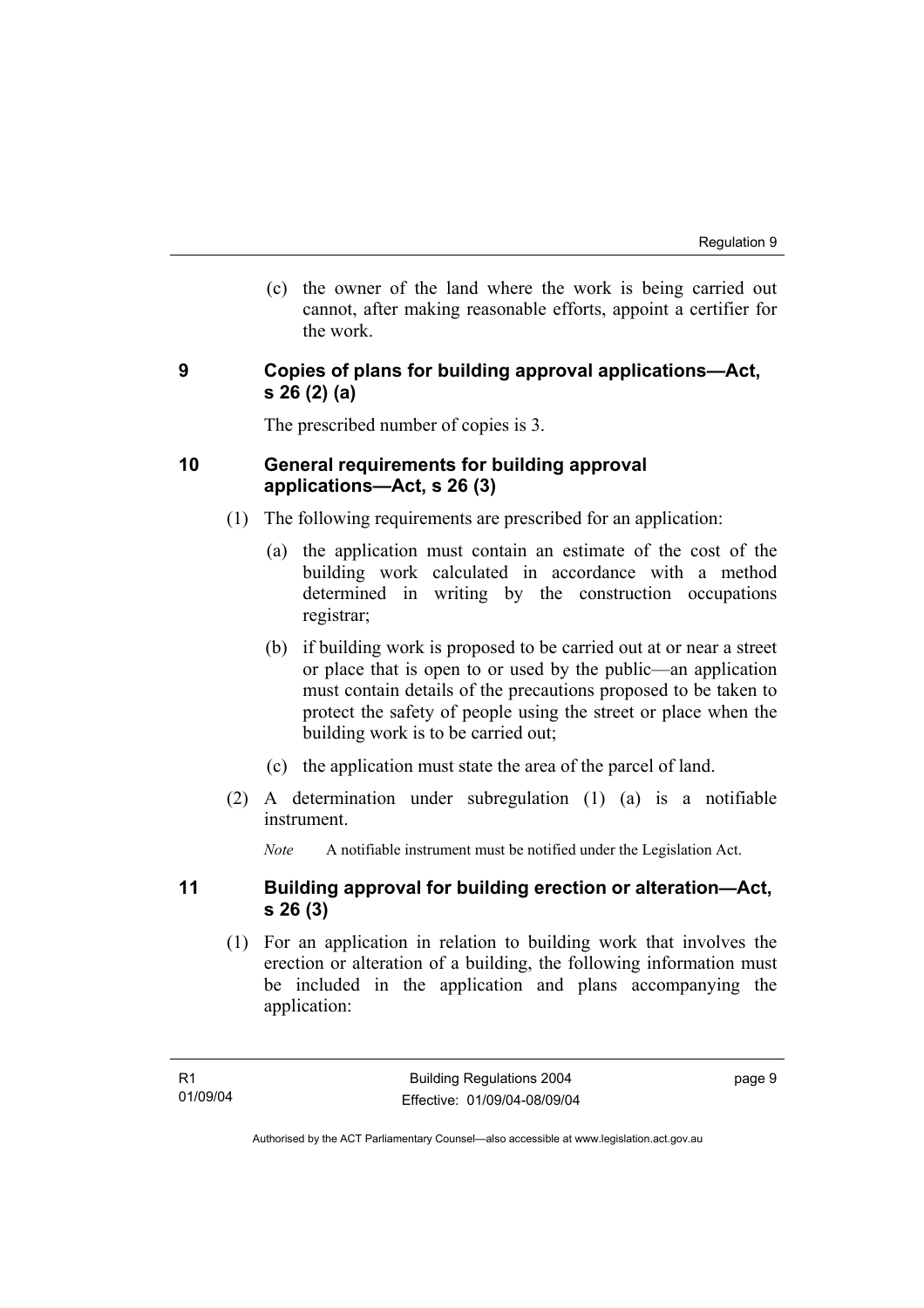- (a) the class of the building according to the intended use of the building as proposed to be erected or altered;
- (b) what fire-resisting construction type (under the building code) the building as proposed to be erected or altered will be, if applicable to the building;
- *Note* Fire-resisting construction type may not be applicable if an alternative solution under the building code is used.
- (c) for an application that relates to the erection or alteration of a class 1 or class 10a building—the site classification of the parcel of land in accordance with the classification provided by the building code;
- (d) for an application that relates to the alteration of a building—
	- (i) the class and type of fire-resisting construction of the existing building classified under the building code; and
	- (ii) the materials used in the existing building;
- (e) the number of storeys of the building as proposed to be erected or altered;
- (f) the number of new dwellings (if any) created by the building work;
- (g) the floor area of the proposed building or proposed new part of the building;
- (h) the materials to be used in the frame, floor, walls and roof of the proposed building or proposed new part of the building;
- (i) if a performance requirement of the building code is to be complied with by use of an alternative solution under the code—
	- (i) the performance requirement; and
	- (ii) the alternative solution; and

Authorised by the ACT Parliamentary Counsel—also accessible at www.legislation.act.gov.au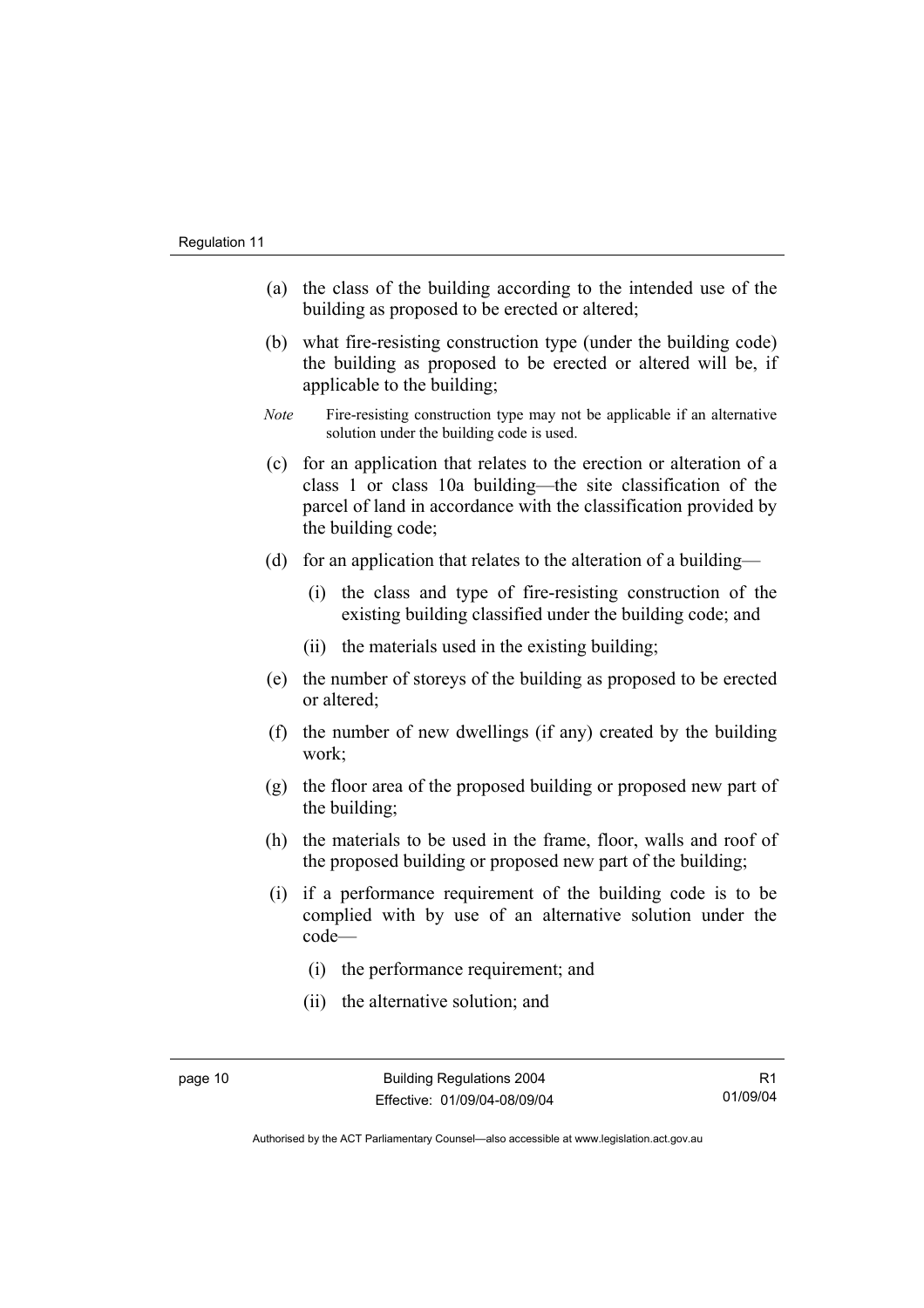- (iii) each assessment method used to show that the alternative solution complies with the performance requirement;
- (j) if the building code does not state a standard of work in relation to any part of the proposed building work and it is intended to carry out that part of the proposed building work in accordance with a standard of work stated in another document—
	- (i) the nature of the proposed building work; and
	- (ii) the title of the document; and
	- (iii) each assessment method used to show that the proposed building work complies with the standard of work stated in the document.
- (2) In this regulation:

*assessment method*—see the building code.

*performance requirement*—see the building code.

# **12 Building approval for removal or demolition of buildings—Act, s 26 (3)**

For an application in relation to building work that involves the removal or demolition of a building, the following information must be included in the application and plan accompanying the application:

- (a) details of the methods to be used in the execution of the building work including a work plan stated or set out in AS 2601 as in force on the commencement of this regulation;
- (b) the number of dwellings demolished (if any).

## **12A Building approval for asbestos removal—Act, s 26 (3)**

 (1) For an application in relation to building work that involves the removal of stable asbestos cement sheeting from a residential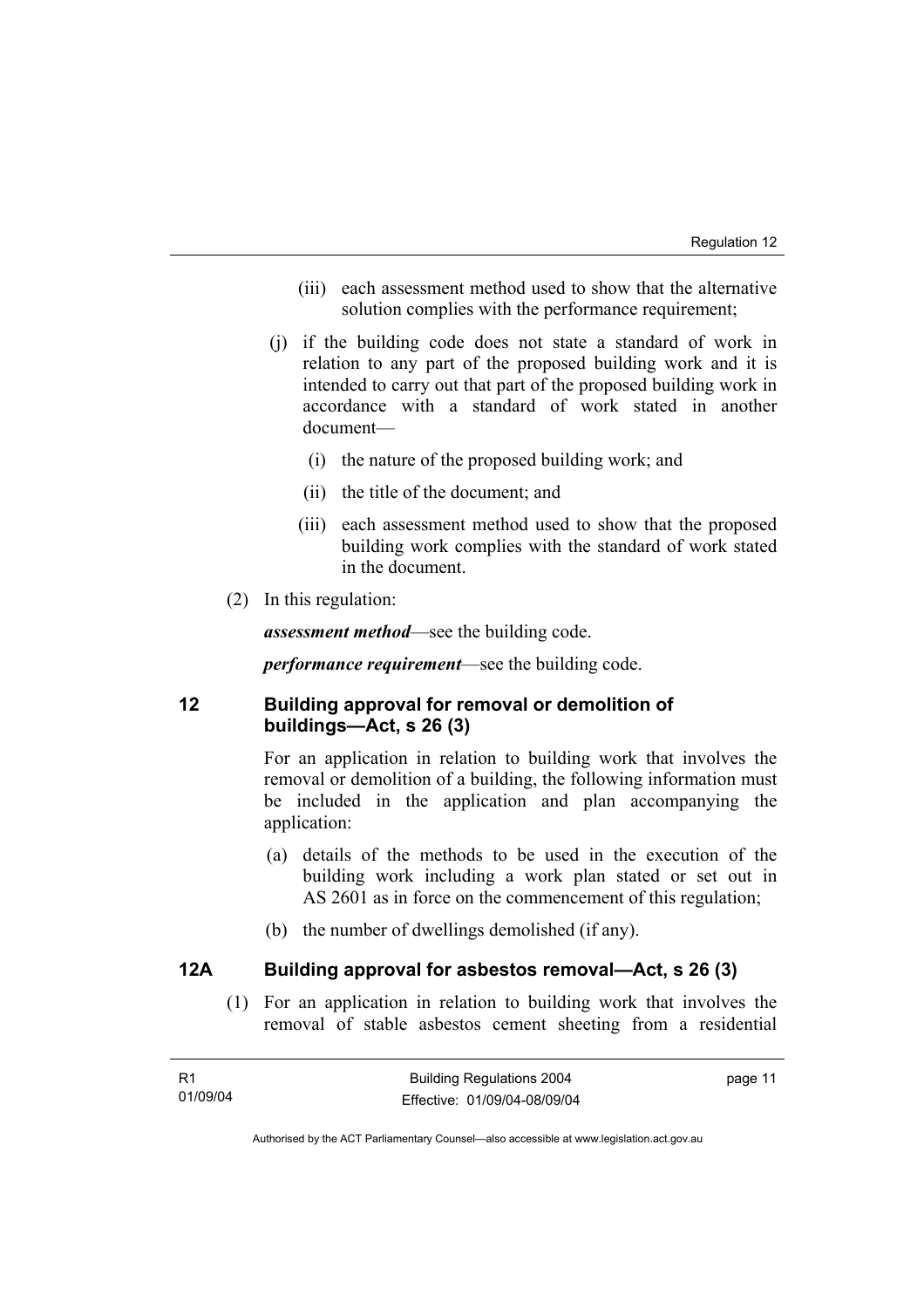building, the application must describe the method proposed to be used to remove the sheeting from the building.

- (2) For an application in relation to building work that involves the removal of asbestos (other than stable asbestos cement sheeting) from a residential building, the following information must be included:
	- (a) the method proposed to be used to remove the asbestos;
	- (b) the approximate quantity and kind of asbestos to be removed;
	- (c) the equipment proposed to be used to remove the asbestos, including any personal protective equipment;
	- (d) details of a program (prepared in accordance with the building code) for monitoring airborne asbestos.
- (3) This regulation expires on 1 September 2006.

# **13 General requirements for plans—Act, s 27 (1) (a)**

- (1) The plans must—
	- (a) be drawn in accordance with AS 1100 as in force on the commencement of this regulation, unless—
		- (i) the plans were drawn before the commencement of the standard; or
		- (ii) the plans complied with the standard at the time they were drawn; and
	- (b) show any area marked on a certificate of title or deposited plan as an easement; and
	- (c) if the building work to which the plan relates will require the connection of a pipe to, or alteration of the connection of a pipe to the sewerage system—show any point of connection of a pipe on the parcel of land to the sewerage system; and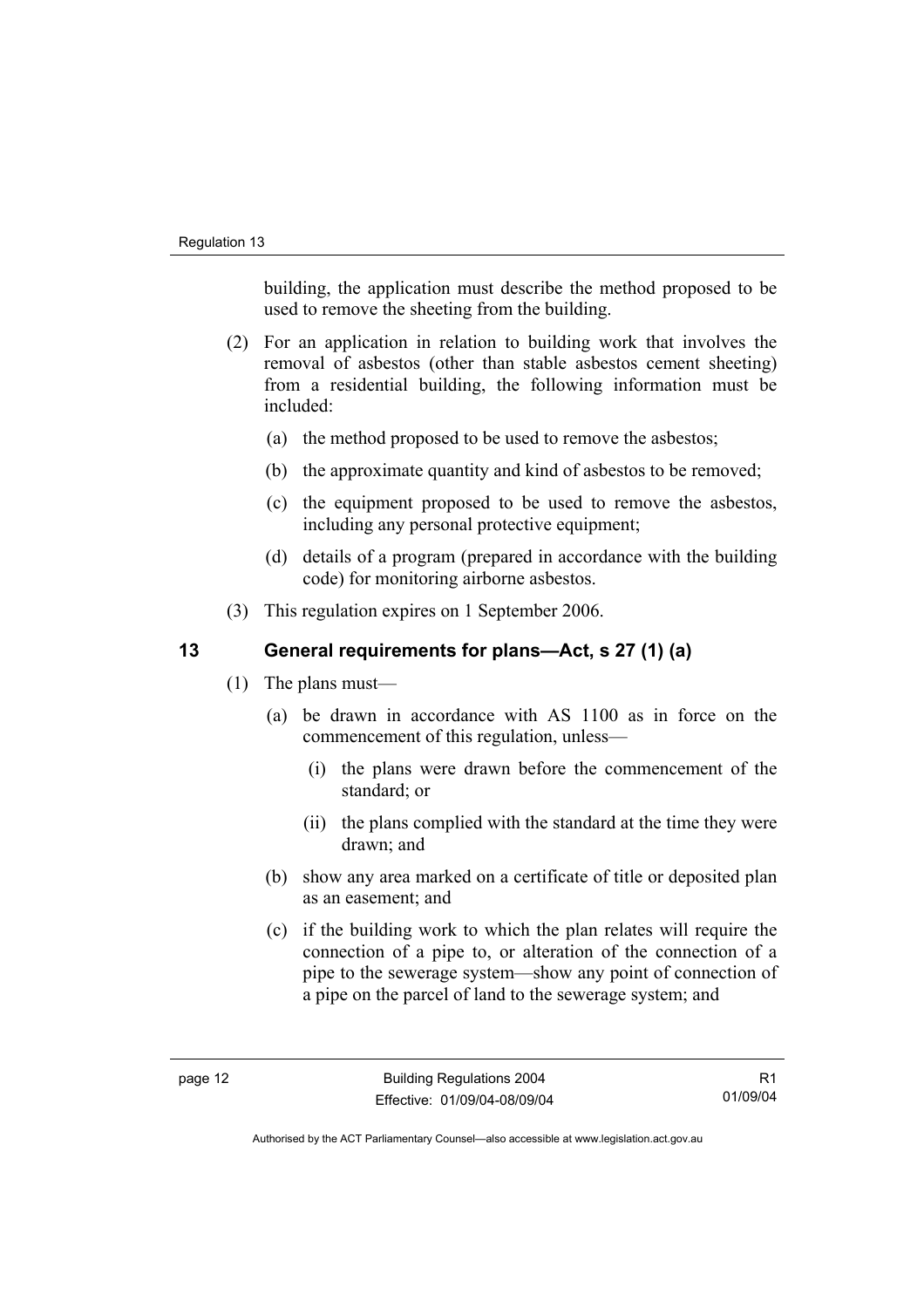- (d) if the building work to which the plan relates will require the connection of a pipe to, or alteration of the connection of a pipe to a water main—show any point of connection of a pipe on the parcel of land to the water main; and
- (e) if the building work to which the plan relates will require the connection of a pipe to, or alteration of the connection of a pipe to a stormwater drain—show any point of connection of a pipe on the parcel of land to the stormwater system; and
- (f) if the building work to which the plan relates will, when finished, alter the surface stormwater drainage on parcel of land where the work is to be done—show the proposed surface stormwater drainage on the parcel at the completion of the work; and
- (g) include a site plan on a scale of not less than 1:200 showing the block, section, boundaries and dimensions of the parcel of land.
- (2) In this regulation:

*Australian Standard 1100* includes AS/NZS 1100.501:2002.

*easement*—see the Act, section 52.

*stormwater system* means a system of pipes, gutters, drains, floodways and channels that are designed to collect or carry stormwater in or through an urban area, other than for a single parcel of land.

*utility service*—see the *Utilities Act 2000*, dictionary.

*water main* means a conduit or pipeline—

- (a) owned, controlled or maintained by a utility service; and
- (b) designed to carry drinking water supplied by the service.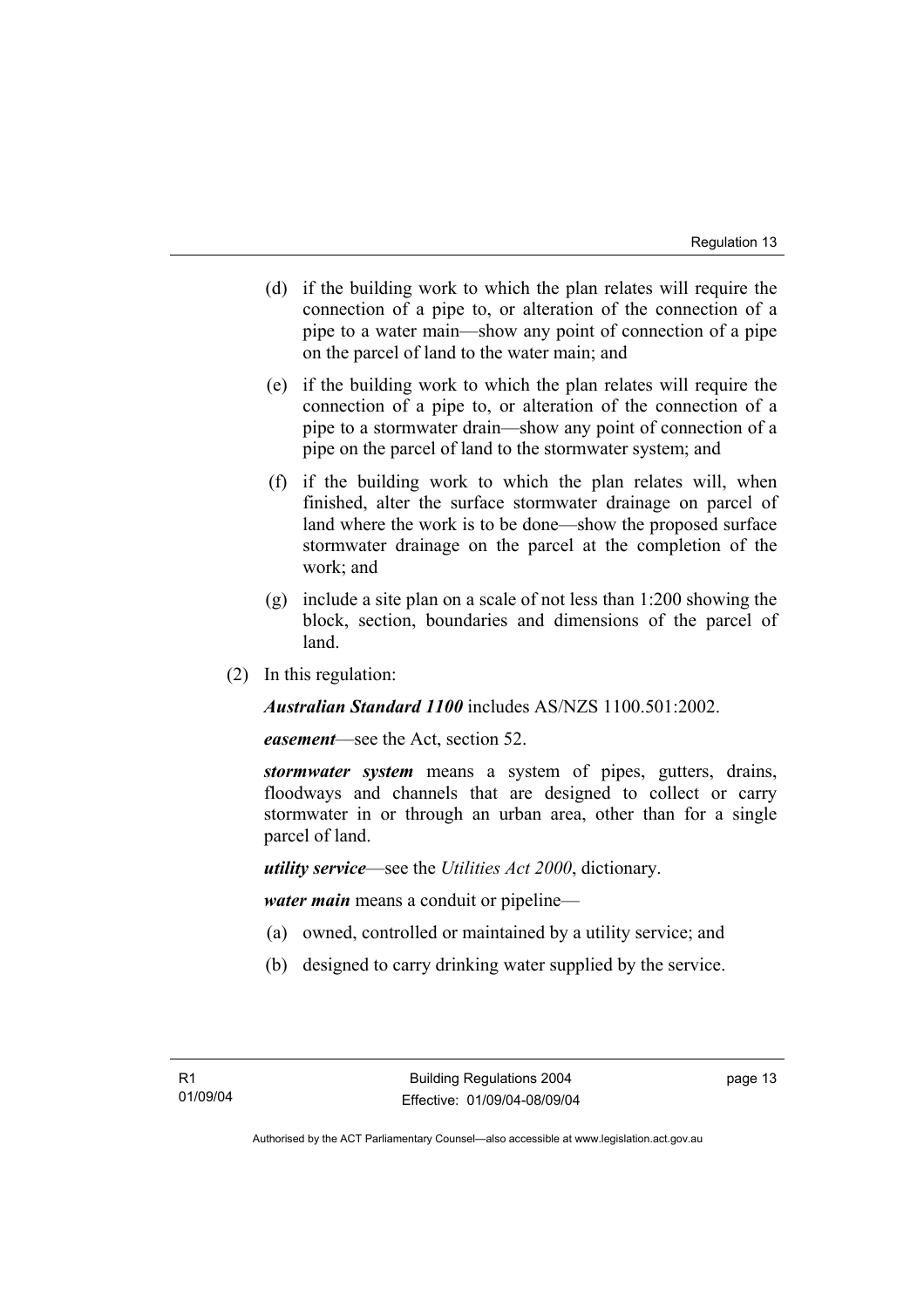# **14 Requirements for plans for alteration or erection of building—Act, s 27 (1) (a)**

- (1) For plans that relate to the erection or alteration of a building, the plans must contain sufficient information about the proposed finished dimensions, arrangement, locations and inherent characteristic of materials making up every element of the proposed building work—
	- (a) to allow a certifier to work out if a building erected or altered in accordance with the plan would contravene the Act; and
	- (b) to allow a competent builder to carry out the building work in accordance with the plans and the Act; and
	- (c) to allow a certifier to work out if the building work, if carried out, complies with the plan and the Act.
- (2) The information included on the plans under subregulation  $(1)$ 
	- (a) must be consistent with AS 1100 (which is about technical drawing); and
	- (b) must be apparent from reading the drawing, rather than having to take measurements from the drawing.
- (3) Plans are taken to satisfy subregulation (1) to the extent that they contain the following information:
	- (a) the extent, overall dimensions and main construction material of a wall, partition, floor or roof if—
		- (i) AS 1684 or AS 3623 applies to the framing for the wall, partition, floor or roof; or
		- (ii) the framing is of the same scale and kind of arrangement as the framing to which those standards apply;
	- (b) the location, overall dimensions and description or name of the proprietary product that is sufficient to identify a truss product type for mass-produced proprietary trusses if—

Authorised by the ACT Parliamentary Counsel—also accessible at www.legislation.act.gov.au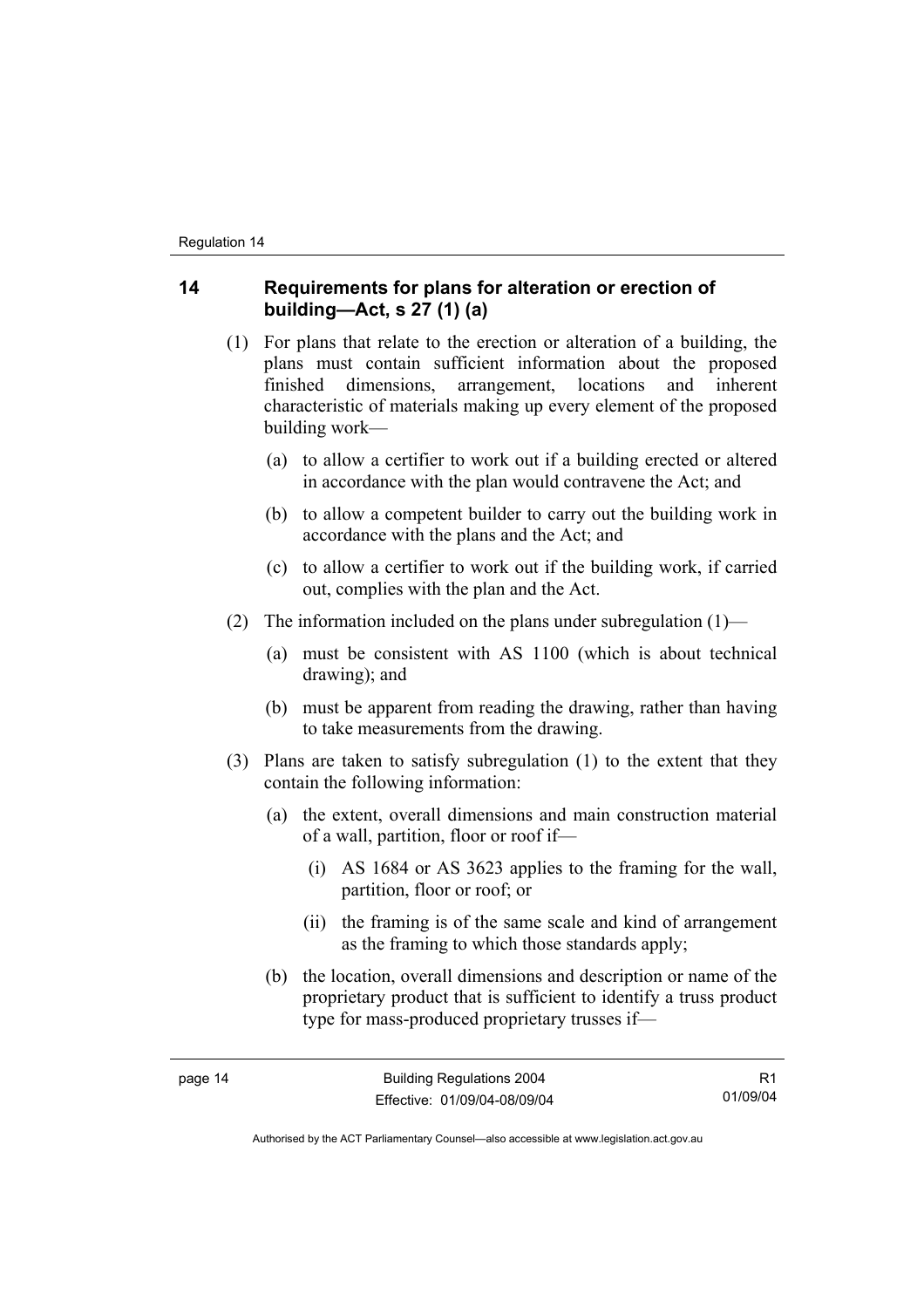- (i) the manufacturer publishes a written span table that states the spanning capability of the truss; and
- (ii) the table applies directly to a truss and its span stated in the plan;
- (c) for masonry work to which AS 3700 applies—the overall extent and dimensions of the masonry work and structural details of reinforcement (if any);
- (d) for concrete work to which AS 2870 (which is about slabs and footings) applies—the overall extent and dimensions of the concrete work and structural details of reinforcement (if any).

#### **Example of same scale and kind of arrangement for par (a) (ii)**

AS 1684 applies to houses only. However, under par (a) (ii), it can be used for a fit-out that has the same proportions as a house or for part of a building with the same loads and requirements as a house.

- *Note* An example is part of the regulations, is not exhaustive and may extend, but does not limit, the meaning of the provision in which it appears (see Legislation Act, s 126 and s 132).
- (4) The plans may contain other information.

### **14A Requirements for plans for asbestos removal—Act, s 27 (1) (a)**

- (1) Plans that accompany an application that relates to building work involving the removal of stable asbestos cement sheeting must show the location of the sheeting.
- (2) Plans that accompany an application that relates to building work involving the removal of asbestos (other than stable asbestos cement sheeting) from a residential building must include the following information:
	- (a) the location of the asbestos proposed to be removed;
	- (b) the boundary of the area where people removing the asbestos will be working;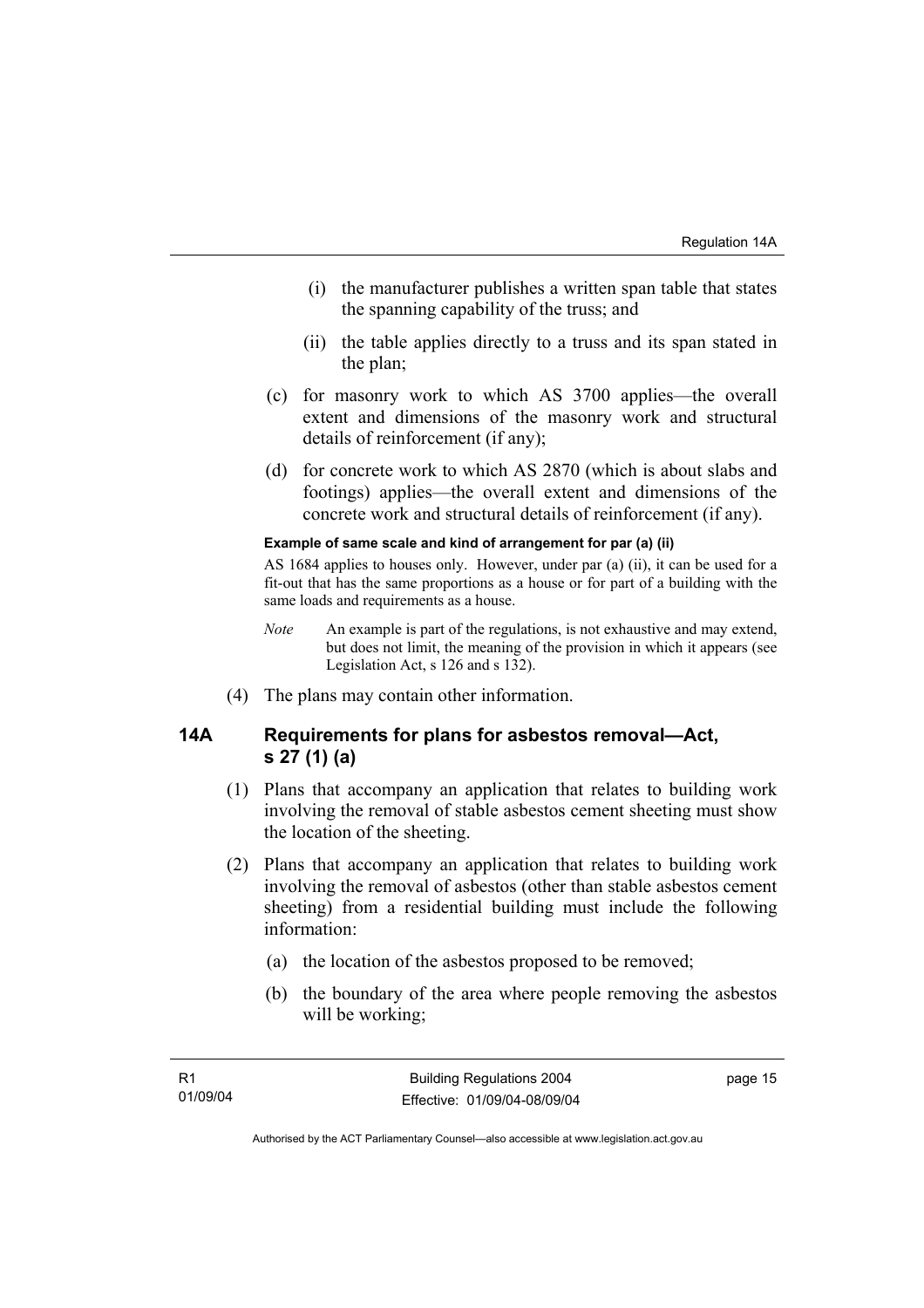- (c) if asbestos removed from the building is to be stored on the parcel of land where the building is—where the asbestos is to be stored;
- (d) if a decontamination facility, air filter or air supply equipment is proposed to be used during the building work on the parcel of land—where each is located.
- (3) In this regulation:

*air filter—*see the building code.

*air supply equipment—*see the building code.

*decontamination facility—*see the building code.

(4) This regulation expires on 1 September 2006.

# **15 Consultation and consent—Act, s 27 (1) (b)**

- (1) The following consultations must take place or consents or approvals be obtained in relation to proposed building work:
	- (a) any consent or approval required under a Territory law in relation to the work;
	- (b) if the work is, or forms part of, a development requiring approval under the Land Act, part 6.2—approval of the development;
	- (c) if the approval mentioned in paragraph (b) contains conditions precedent to starting the building work—compliance with those conditions;
	- (d) if the parcel of land is in a designated area—approval under the *Australian Capital Territory (Planning and Land Management) Act 1988* (Cwlth), section 12;
	- (e) if the work involves the erection or alteration of a lift—a permit under the *Scaffolding and Lifts Regulations 1950*, regulation 17;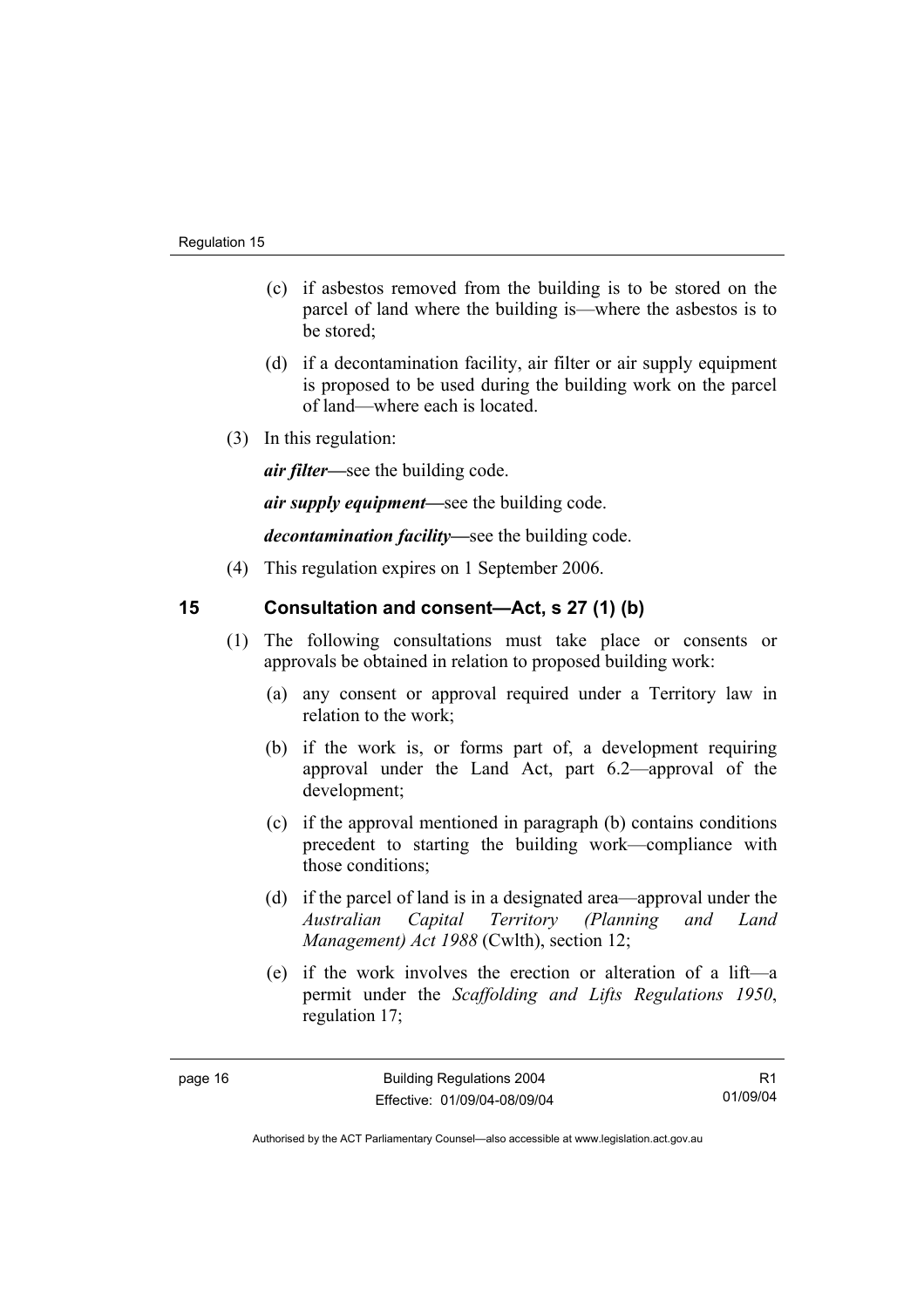- (f) consultation with ACTEW Corporation Limited in relation to—
	- (i) the demolition of any building to which electricity, water or sewerage services are supplied or to which an electricity or water meter is connected; and
	- (ii) any encroachment of the proposed building or proposed new part of the building onto an easement; and
	- (iii) the disposal of any non-domestic waste into the sewerage system;
- (g) consultation with the chief officer (fire brigade) or chief officer (rural fire service) in relation to—
	- (i) any use of an alternative solution in relation to a provision of the building code which deals with fire protection; and
	- (ii) any proposed building or proposed new part of a building, as the case requires, with a floor area exceeding  $500m<sup>2</sup>$ that is not a class 1 or class 10 building;
- (h) consultation with the chief executive responsible for urban services in relation to—
	- (i) procedures to be used in the demolition of any building of class 2, class 3, class 4, class 5, class 6, class 7, class 8 or class 9; and
	- (ii) any waste management plan provided in the application;
- (i) if it is proposed that the new building or new part of the building is to be used for the sale or supply of liquor consultation with the registrar of liquor licences in relation to occupancy loading and kitchen, bar and toilet facilities;
- (j) consultation with the chief health officer in relation to the application of any health law to the proposed new building or new part of the building;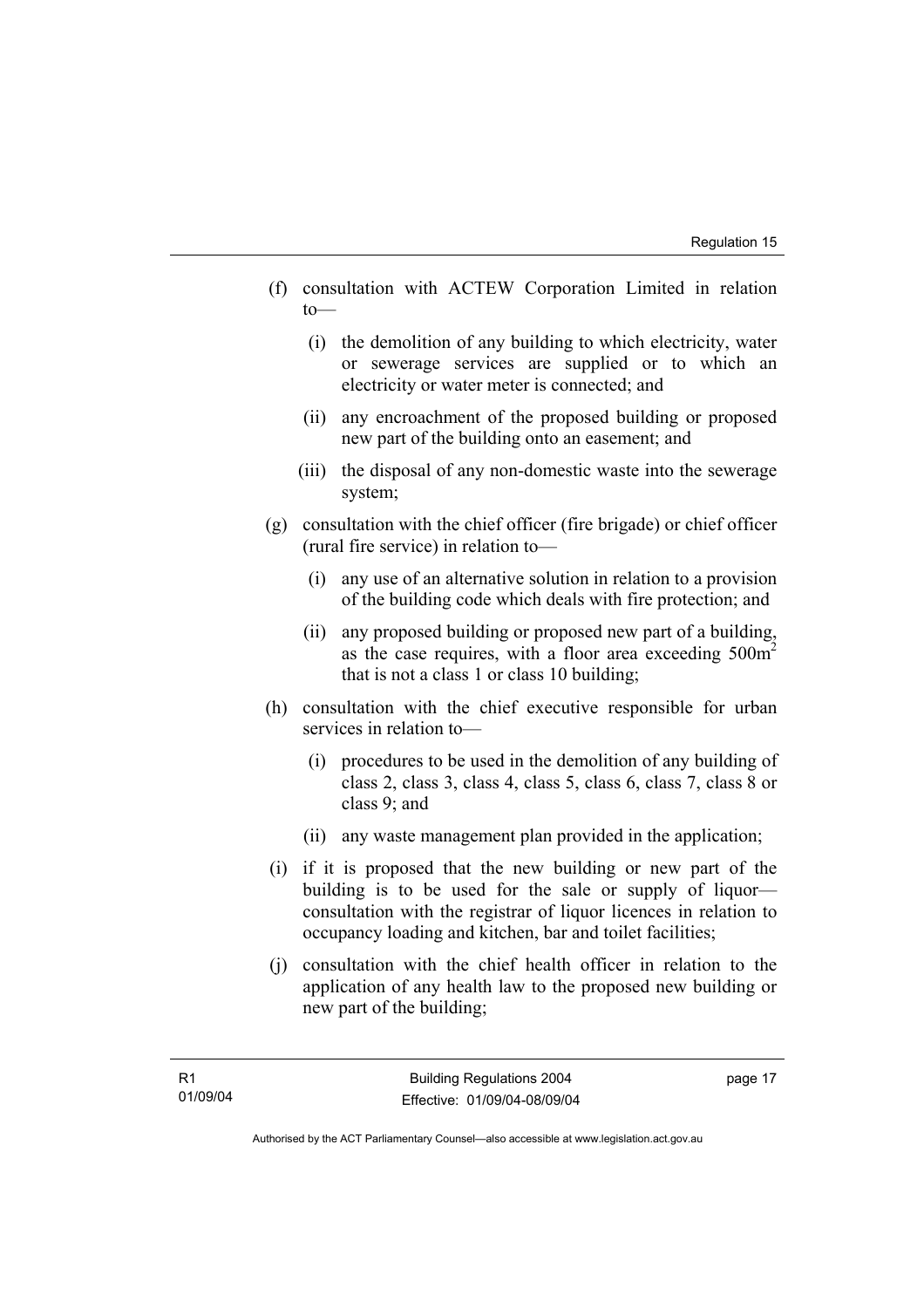- (k) consultation with the environment protection authority if—
	- (i) it is proposed that the new building or new part of the building is to be used to conduct a class A or class B activity; or
	- (ii) an accredited code of practice is applicable to an activity intended to be carried out in the new building or new part of the building.
- (2) It is sufficient compliance with the obligation to consult under subregulation (1) (f), (g), (h), (i), (j) or (k) if—
	- (a) notification of the details of an application for a building approval is given to the person with whom consultation is to take place; and
	- (b) 10 working days have elapsed since it has been given.
- (3) In this regulation:

*accredited code of practice* means a code accredited under the *Environment Protection Act 1997*, section 31 (1).

*class A activity* means an activity listed in the *Environment Protection Act 1997*, schedule 1, clause 2.

*class B activity* means an activity listed in the *Environment Protection Act 1997*, schedule 1, clause 3.

*designated area*—see the *Australian Capital Territory (Planning and Land Management) Act 1988* (Cwlth).

*health law* means a Territory law that has as 1 of its objects or purposes the protection of public health.

### **16 Substantial alteration—Act, s 29 (2)**

An alteration of a building is a substantial alteration if—

 (a) the aggregate volume of the proposed alteration and any other alteration made to the building during the 3 years immediately

R1 01/09/04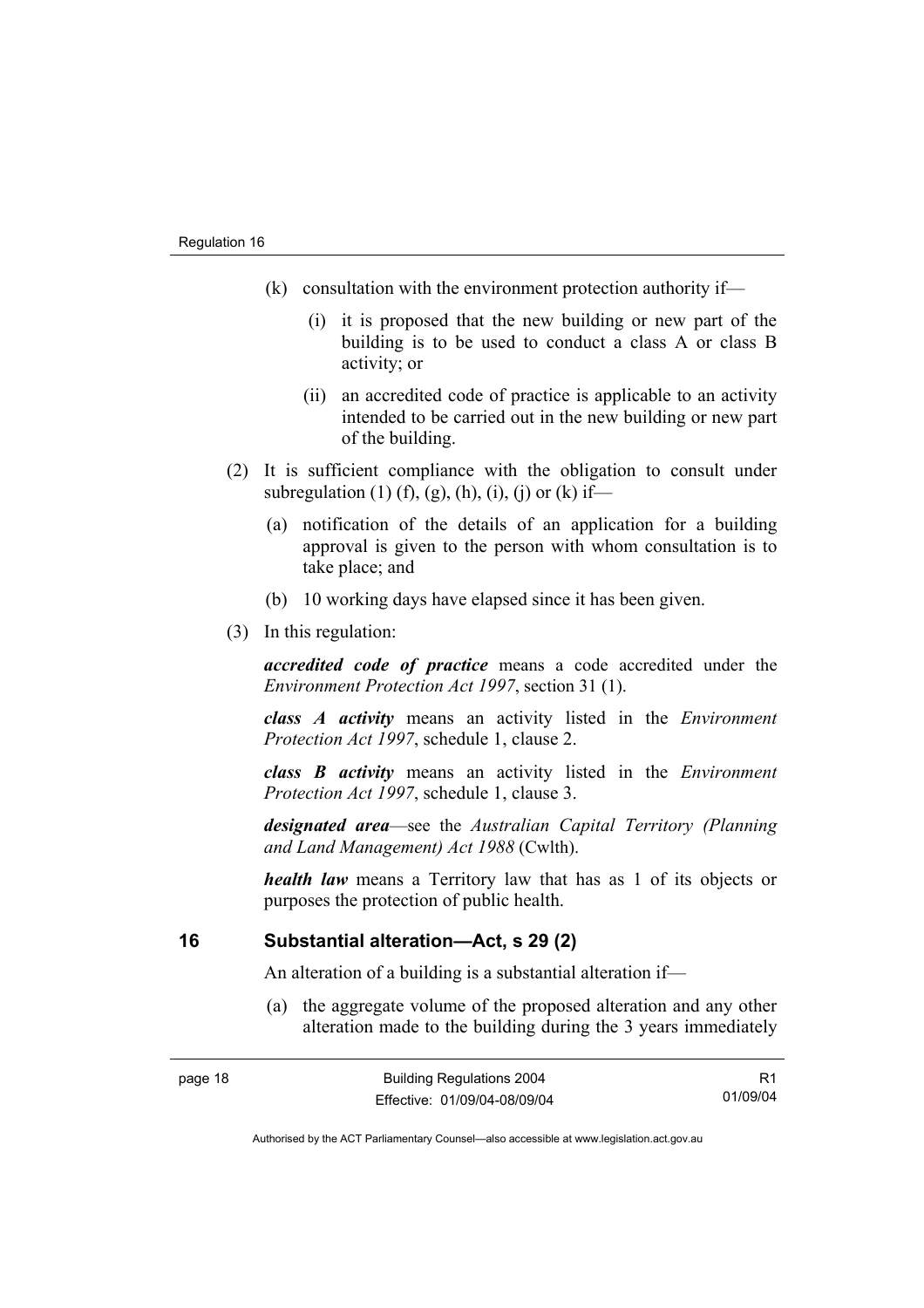before the day the application for building approval of the alteration is made is more than 50% of the volume of the original building; and

 (b) the volume of a building is measured by reference to roof and outer walls.

#### **Example of effect**

- 1 A house is extended by 70%. The whole building must comply with this Act, not just the extension (see par (a)).
- 2 A sunroom is added to a building, adding only 10% to the building. The sunroom must comply with this Act, not the rest of the building (see par (b)).
- 3 Two shops in a mall are to be combined to form a café. The building work involves replacing all the shops' fitout, including all fixtures, the glazed shopfront walling and ceiling and removal of the common wall. In the 3 years immediately before the date the application for building approval is made, other shops in the mall have been altered similarly. The total volume of the refitted shops, with the volume of the café, is more 50% of the volume of the mall. The whole mall must comply with this Act, not just the café.
- 4 A photocopier room is to be added to an office building. In the 3 years immediately before the date the application for building approval is made the building has often had parts of its fitout altered. Open plan cubical work stations were moved, enclosed meeting rooms were converted to open plan cubical workstations, 3 walls of another enclosed office were moved to make a hallway and new enclosed offices were created where open plan cubical workstations originally were.
	- the 1st alterations to the cubical workstations did not involve altering or erecting fixtures, so the alterations do not need to be included when working out the total volume of alterations to the building
	- the cubicle work stations erected in place of the enclosed meeting rooms were fixtures, so the volume of each workstation, worked out by multiplying its usable floor area by the height of the floor or roof above, must be included in working out to the total volume of alterations to the building
	- the removal of the 3 walls of the enclosed office to make a hallway prevent the room functioning as a room, so the volume of the room must be included in working out the total volume of the alterations to the building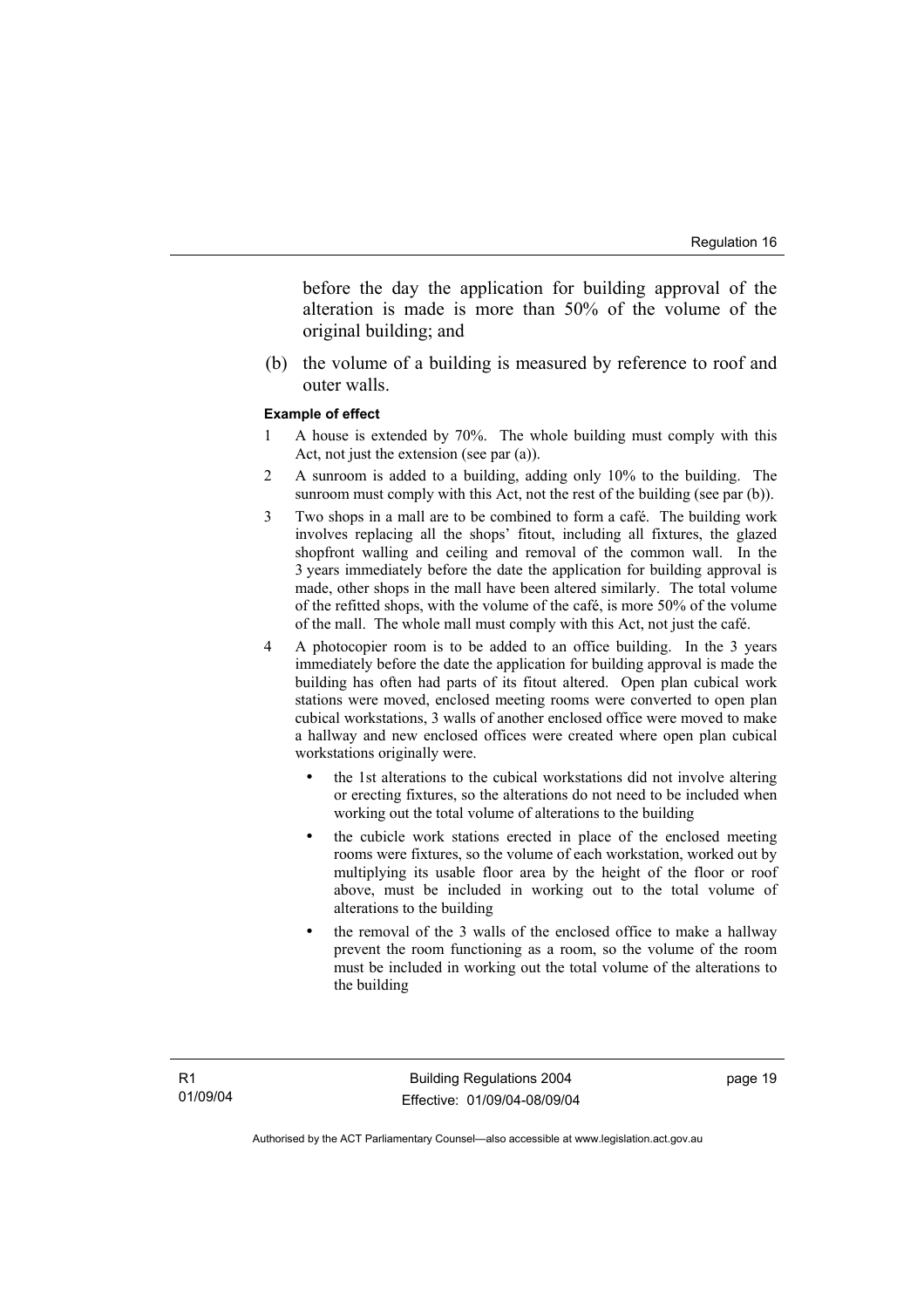• the walls erected to form a room or substantially enclosed space must be included to work out the total volume of the alterations to the building

However, the total of the volumes of the alterations made to the building, when added to the volume of the proposed photocopier room, amounted to 45% of the building, so only the proposed room has to comply with this Act, not the whole building.

- 5 A building contains a nightclub where a fire sprinkler system was installed 1 year ago. Plans now propose to upgrade the airconditioning system throughout the building. The volume of the sprinkler pipework and proposed airconditioning ducts are included in working out the total volume of alterations to the building, but the volume of the spaces they can sprinkle or ventilate is not included.
- *Note* An example is part of the regulations, is not exhaustive and may extend, but does not limit, the meaning of the provision in which it appears (see Legislation Act, s 126 and s 132).

# **17 Significantly different from plan amendment—Act, s 32 (4)**

- (1) A building built to amended plans (the *new building*) is significantly different from a building built to the unamended plans (the *old building*) if—
	- (a) the floor area, roof area or volume of the new building has increased or decreased by more than 1%; or
	- (b) the new building is not same class of building as the old building; or
	- (c) if the old building had parts that are not of the same class of building—
		- (i) the position of the parts in the new building has changed; or
		- (ii) the floor area, roof area or volume of the parts in the new building has increased or decreased by more than 1%; or

Authorised by the ACT Parliamentary Counsel—also accessible at www.legislation.act.gov.au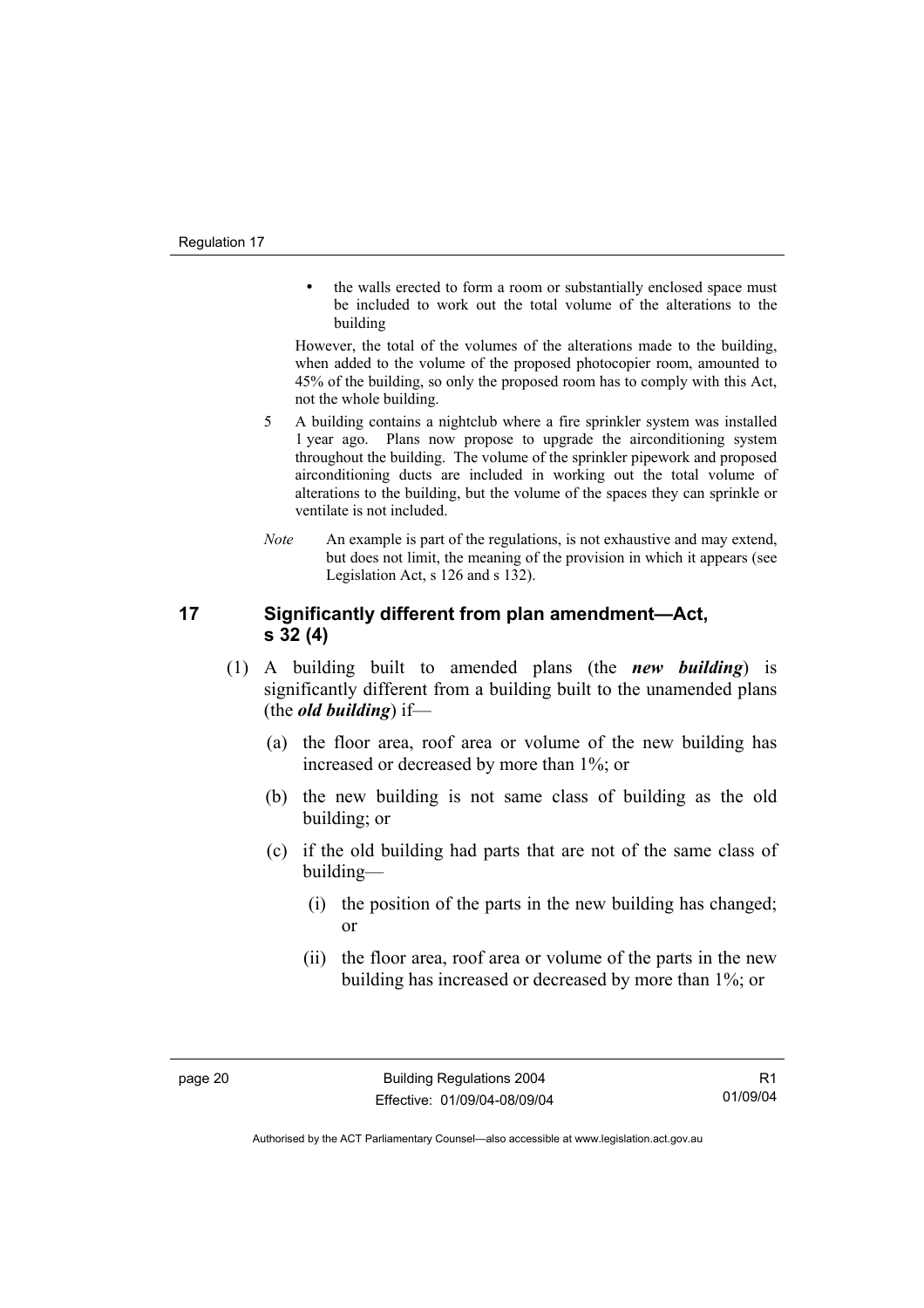- (d) any dimension of the perimeter of the new building, including the perimeter of the building's footprint or an elevation, has changed by more than 1%; or
- (e) the type of material to be used in the new building to form a structural element, roof, floor or external wall cladding has changed; or
- (f) the number of storeys or buildings in the new building has changed.

#### **Example of change of dimension**

The height of the building increases from 3m to 3.5m. The change of the dimension is more than 1%.

*Note* An example is part of the regulations, is not exhaustive and may extend, but does not limit, the meaning of the provision in which it appears (see Legislation Act, s 126 and s 132).

### **18 Considerations about whether work done in proper way— Act, s 42 (2)**

In deciding whether building work has been done in a proper way, the following considerations must be taken into account:

 (a) whether the work uses a product or system in accordance with any accessible instructions, directions, guidelines or suggestions of the maker or seller of the product or system;

#### **Examples of instructions that are not accessible**

- 1 instructions not in English
- 2 an information leaflet printed 10 years ago that is now unavailable
- *Note* An example is part of the regulations, is not exhaustive and may extend, but does not limit, the meaning of the provision in which it appears (see Legislation Act, s 126 and s 132).
- (b) whether the work is in accordance with any relevant rules or guidelines published by Standards Australia;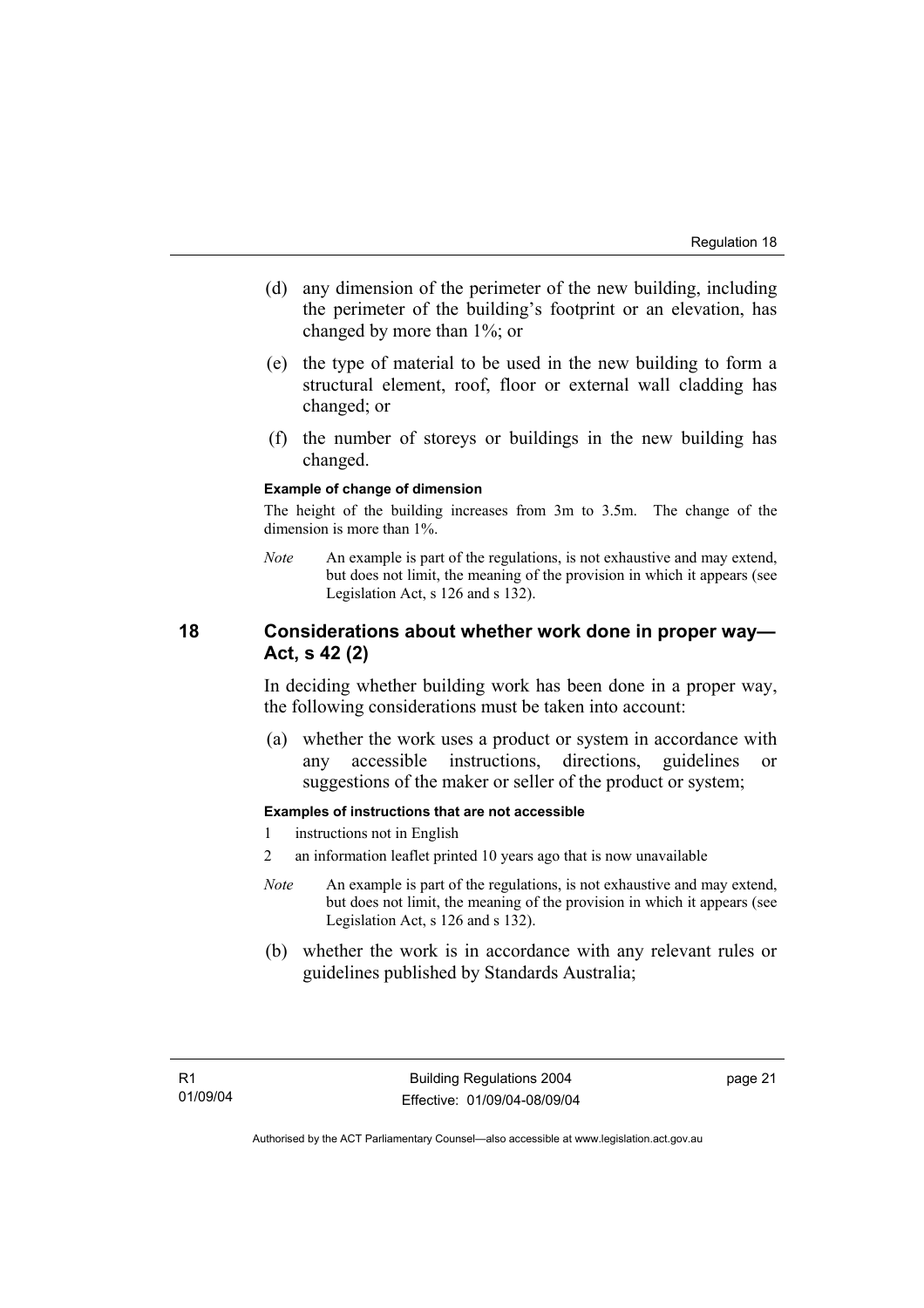- (c) whether, as part of the work, a product or system is being, or has been, used in a way that a reasonable person would expect is contrary to the intended use of the product or system;
- (d) whether, as part of the work, a product or system is being, or has been, used in a way that the maker has given written notice will void the maker's warranty;

#### **Example of use**

Installing roof sheeting so it is level at any point is use in a way that a reasonable person would expect to be contrary to the intended use of the sheeting if the manufacturer's published literature indicates that the sheeting's warranty is voided if the sheeting is installed at a fall of less than 1° off level.

- (e) whether a reasonable person doing the work would know or reasonably suspect that the use of a product or system in a particular way would cause more instability, or affect the durability or soundness of the product or system or of the building work than if the product or system were used appropriately;
- (f) how reasonable it is in all the circumstances for the user of a product or system to rely on the maker's statement that the product or system complies with a stated standard;
- (g) whether the building work contravenes the Act or another Territory law.

# **19 Considerations about whether work done in skilful way— Act, s 42 (2)**

In deciding whether building work has been done in a skilful way, consideration must be taken of whether the work has been carried out to completion with enough care so that it does not have to be redone to adequately serve its intended purpose or comply with the Act.

#### **Examples**

1 A timber stairway was built. Its elements were glued and nailed together permanently. The top step was too high to comply with a relevant provision

R1 01/09/04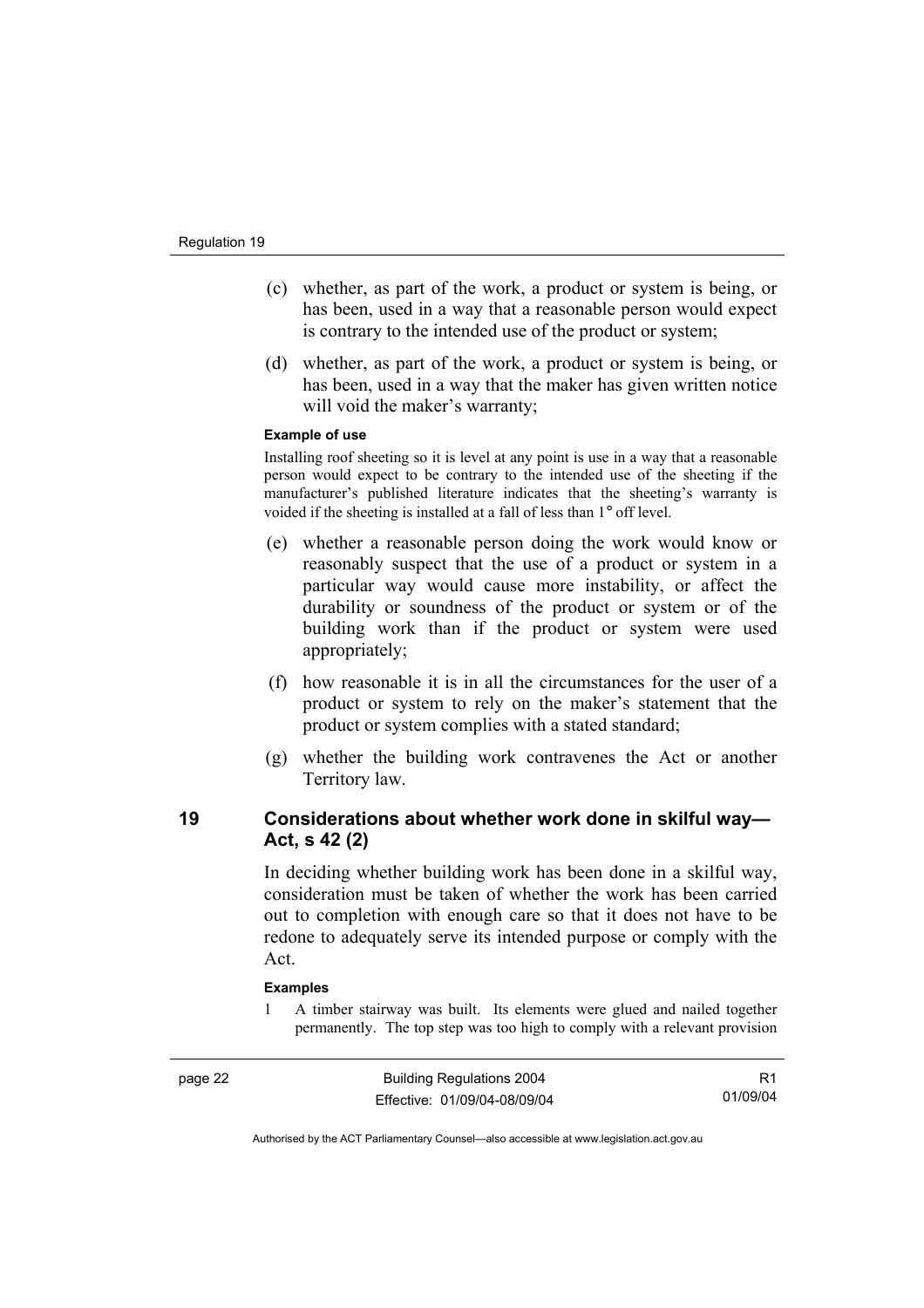of the building code. The step had to be disassembled or removed to rectify that noncompliance. The building of the step was not done in a skilful way.

- 2 The potential noncompliance in the step mentioned in example 1 was noticed before the components of the step were permanently fastened together. It was adjusted to ensure it complied with the building code without having to undo or redo any completed building work. That noncompliance and adjustment do not indicate that the building of the stair was not done in a skilful way.
- *Note* An example is part of the regulations, is not exhaustive and may extend, but does not limit, the meaning of the provision in which it appears (see Legislation Act, s 126 and s 132).

### **20 Stages of building work—Act, s 43 (1)**

*Note* The Act, s 43 (2) requires certain things to be done before building work proceeds beyond the dampcourse level of a building.

The prescribed stages of building work are—

- (a) completion of excavation, placement of formwork and placement of steel reinforcing for the footings before any concrete for the footings is poured;
- (b) completion of the structural framework and, for a class 1 or class 10 building, before the placement of any internal lining; and
- (c) for a class 1 or class 10 building—completion of placement of formwork, and placement of steel reinforcing, for any reinforced concrete member before any concrete for the member is poured; and
- (d) for a building other than a class 1 or class 10 building completion of any reinforced concrete member, before any concrete for the member is poured, stated by the certifier in the relevant building approval; and
- (e) completion of the building work approved in the relevant building approval.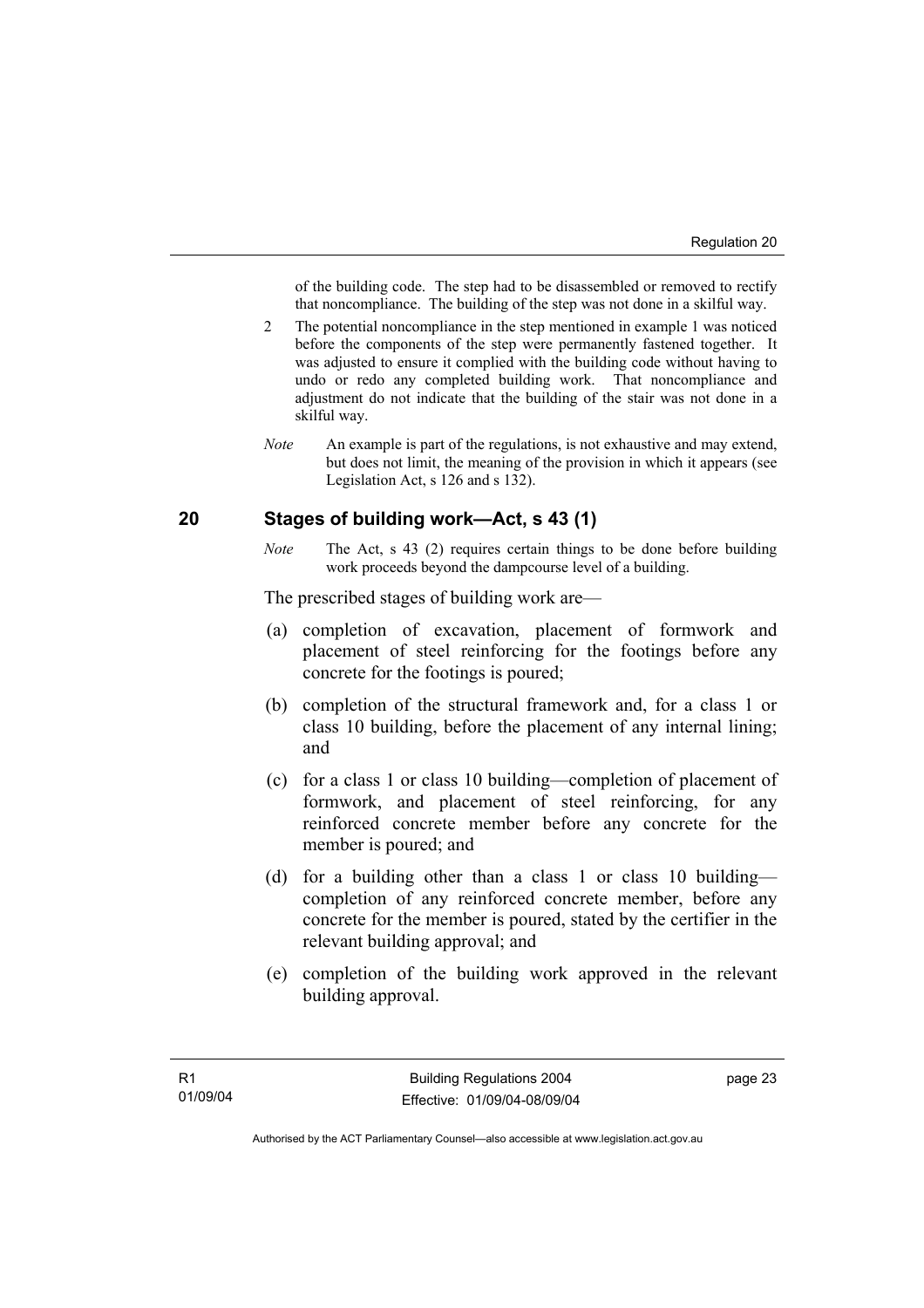### **21 Alternative to new survey plan—Act, s 43 (2) (a) (ii)**

- (1) This regulation applies to building work if—
	- (a) the work is only in relation to an extension or alteration of an existing class 1 or class 10 building (the *original building*); and
	- (b) any building resulting from the work is to be located completely on the same parcel of land (the *original land*) where the original building is.
- (2) A plan (the *original survey plan*) signed by a registered surveyor is prescribed in relation to building work if—
	- (a) the original survey plan contains sufficient information to allow the certifier to form an accurate opinion about whether the building work complies with the Act, section 43 (2) (b); and
	- (b) the arrangement of the boundaries of the original land, and location and levels of the original building, have not changed since the original survey plan was made; and
	- (c) no building on which the work is to be carried out is, or building resulting from the work is to be, situated closer than 100mm away from the boundary of the parcel of land.

# **22 Consent or approval on completion of building work— Act, s 48 (2) (d)**

The following consents or approvals are prescribed:

- (a) if an approval for building work given under the Land Act is subject to a condition—the approval of the chief planning executive to the way in which the condition has been satisfied;
- (b) approval of the installation of any fire appliance in the new building or new part of the building by the chief officer (fire brigade) or the chief officer (rural fire service);

R1 01/09/04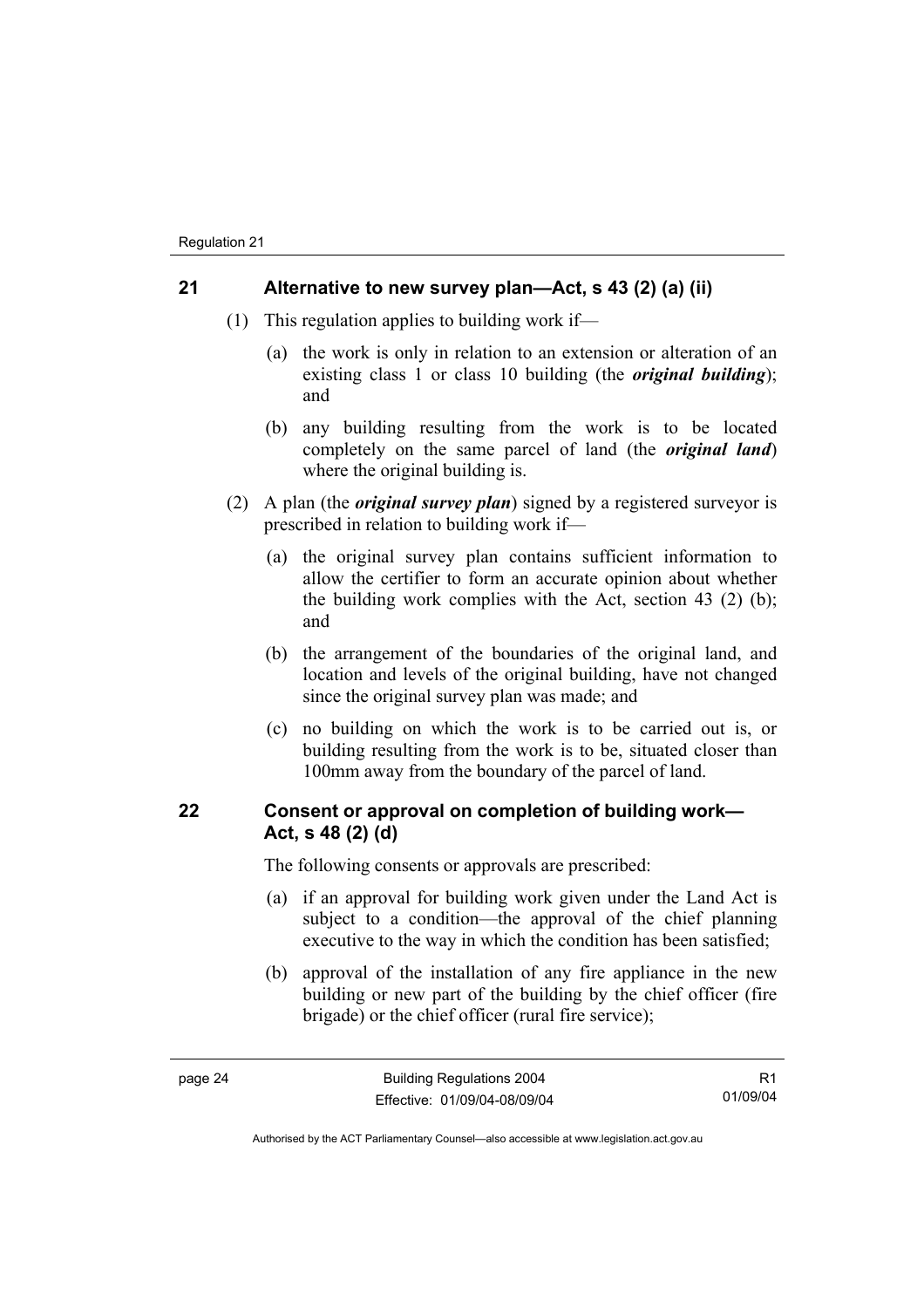(c) approval under the *Scaffolding and Lifts Regulations 1950*, regulation 21.

# **23 Residential building work to which Act, pt 6 does not apply**

The Act, part 6 (Residential buildings—statutory warranties, insurance and fidelity certificates) does not apply in relation to residential building work if the cost of the work is less than \$12 000.

# **24 End of statutory warranties—Act, s 88 (4)**

- (1) The prescribed period for the end of a warranty is—
	- (a) for residential building work in relation to a structural element—6 years after the completion day for the work; and
	- (b) for residential building work in relation to a non-structural element—2 years after the completion day for the work.
- (2) In this regulation:

*non-structural element*, of a building, means a component of the building that is not a structural element.

*structural element*, of a building, means—

- (a) an internal or external load-bearing component of the building that is essential to the stability of the building or any part of it; or
- (b) any component (including weatherproofing) forming part of the external walls or roof of the building.

#### **Examples for par (a)**

a foundation, floor, wall, roof, column or beam

*Note* An example is part of the regulations, is not exhaustive and may extend, but does not limit, the meaning of the provision in which it appears (see Legislation Act, s 126 and s 132).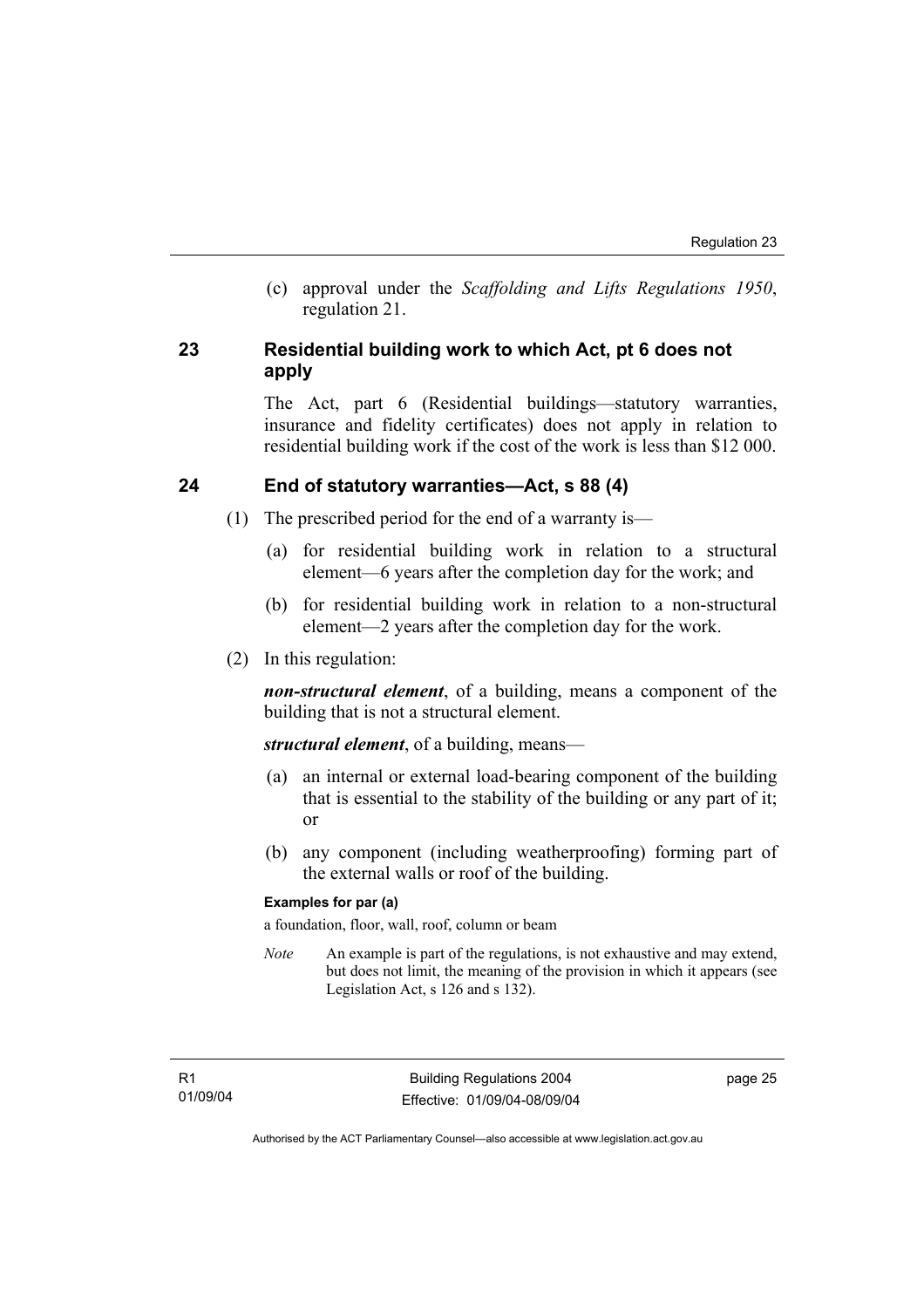| 25  |     | Residential building work minimum insurance-Act,<br>s 90 (1) (b)                                                                                                   |
|-----|-----|--------------------------------------------------------------------------------------------------------------------------------------------------------------------|
|     |     | The prescribed amount for insurance cover is \$85 000.                                                                                                             |
| 26  |     | Residential building work period of insurance-Act,<br>s 90 (1) (c) and (d)                                                                                         |
|     |     | The prescribed period is 5 years.                                                                                                                                  |
| 27  |     | Residential building work period for claims-Act,<br>s 90 (1) (i)                                                                                                   |
|     |     | The prescribed period is 90 days.                                                                                                                                  |
| 28  |     | Amount insurer not liable for-Act, s 91 (1)                                                                                                                        |
|     |     | The prescribed amount is \$500.                                                                                                                                    |
| 29  |     | If builder defaults and work less than deposit paid-Act,<br>s 93 (3) (b)                                                                                           |
|     |     | The prescribed amount is \$10 000.                                                                                                                                 |
| 29A |     | Building code-Act, s 136 (4)                                                                                                                                       |
|     | (1) | For the building code, an area of non-urban land is a bushfire-prone<br>area.                                                                                      |
|     | (2) | In this regulation:                                                                                                                                                |
|     |     | <i>national capital plan</i> means the national capital plan under the<br>Australian Capital Territory (Planning and Land Management) Act<br>1988 (Cwlth), part 3. |
|     |     | non-urban land means-                                                                                                                                              |
|     |     | Territory land subject to 1 or more of the following land use<br>(a)<br>policies under the Territory plan, part B (Land use policies):                             |
|     |     | (i)<br>broadacre;                                                                                                                                                  |

R1 01/09/04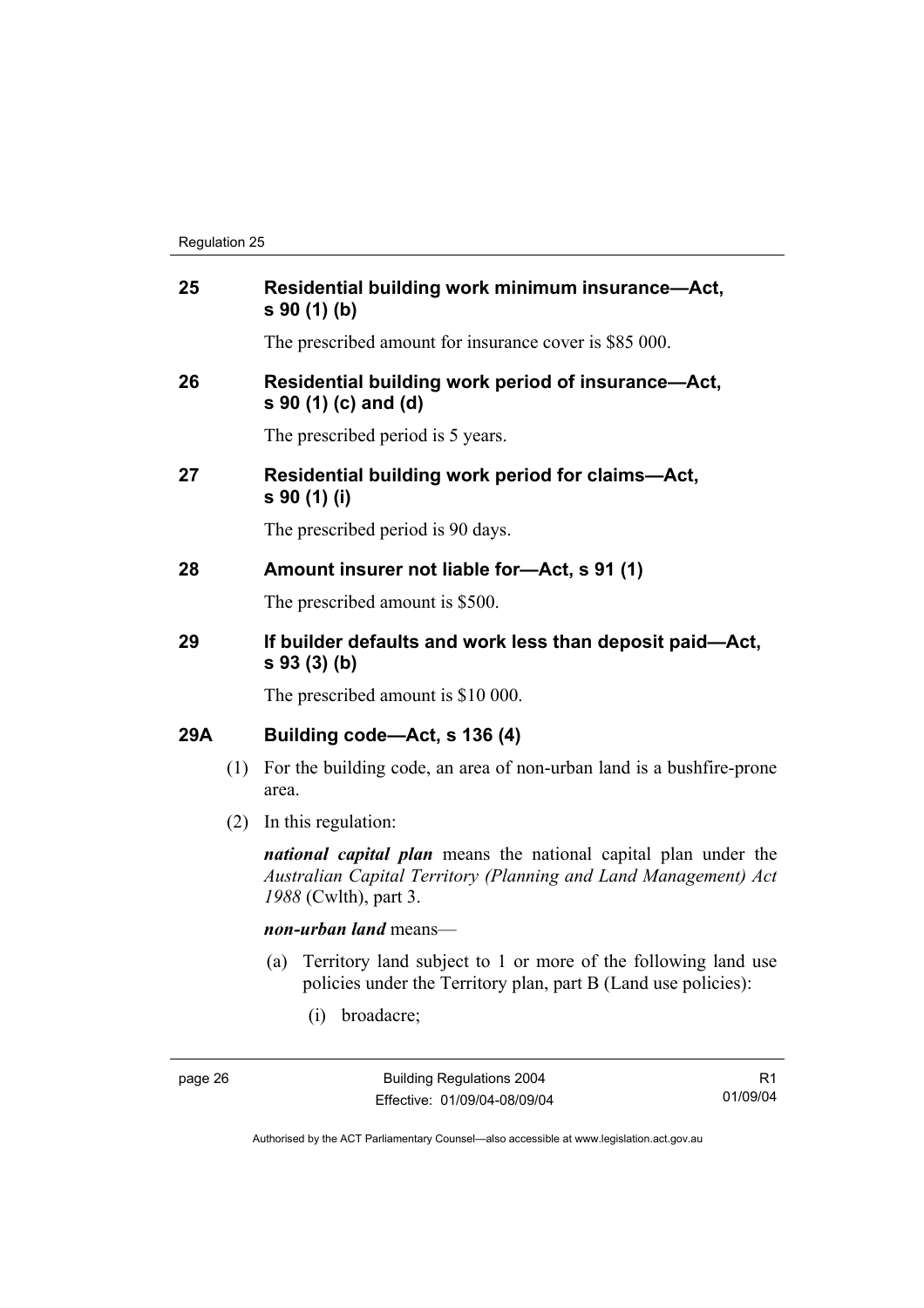- (ii) rural;
- (iii) hills, ridges and buffer areas;
- (iv) river corridors;
- (v) mountains and bushlands;
- (vi) plantation forestry;
- (vii) major roads; or
- (b) land that is not subject to any of the following land use categories under the national capital plan:
	- (i) urban area;
	- (ii) industrial centre;
	- (iii) Lake Burley Griffin and Foreshores.

# **30 Appealable decisions and relevant people—Act, s 146 (5)**

- (1) The following decisions of the construction occupations registrar are *appealable decisions*:
	- (a) refusing to approve a certifier's resignation under the Act, section 19 (3) (a); or
	- (b) refusing to appoint a government certifier for building work under the Act, section 20 (4); or
	- (c) refusing to extend or further extend a period under the Act, section 36 (2) (Period for which approvals operate); or
	- (d) issuing a stop notice under the Act, section 53; or
	- (e) issuing a notice under the Act, section 58 (2) or (4) (Further notices relating to stop notices) or section 62 (1) (Notice to carry out building work); or
	- (f) refusing to issue a certificate of occupancy under the Act, section 69 (1), (2) or (3) or a certificate under the Act,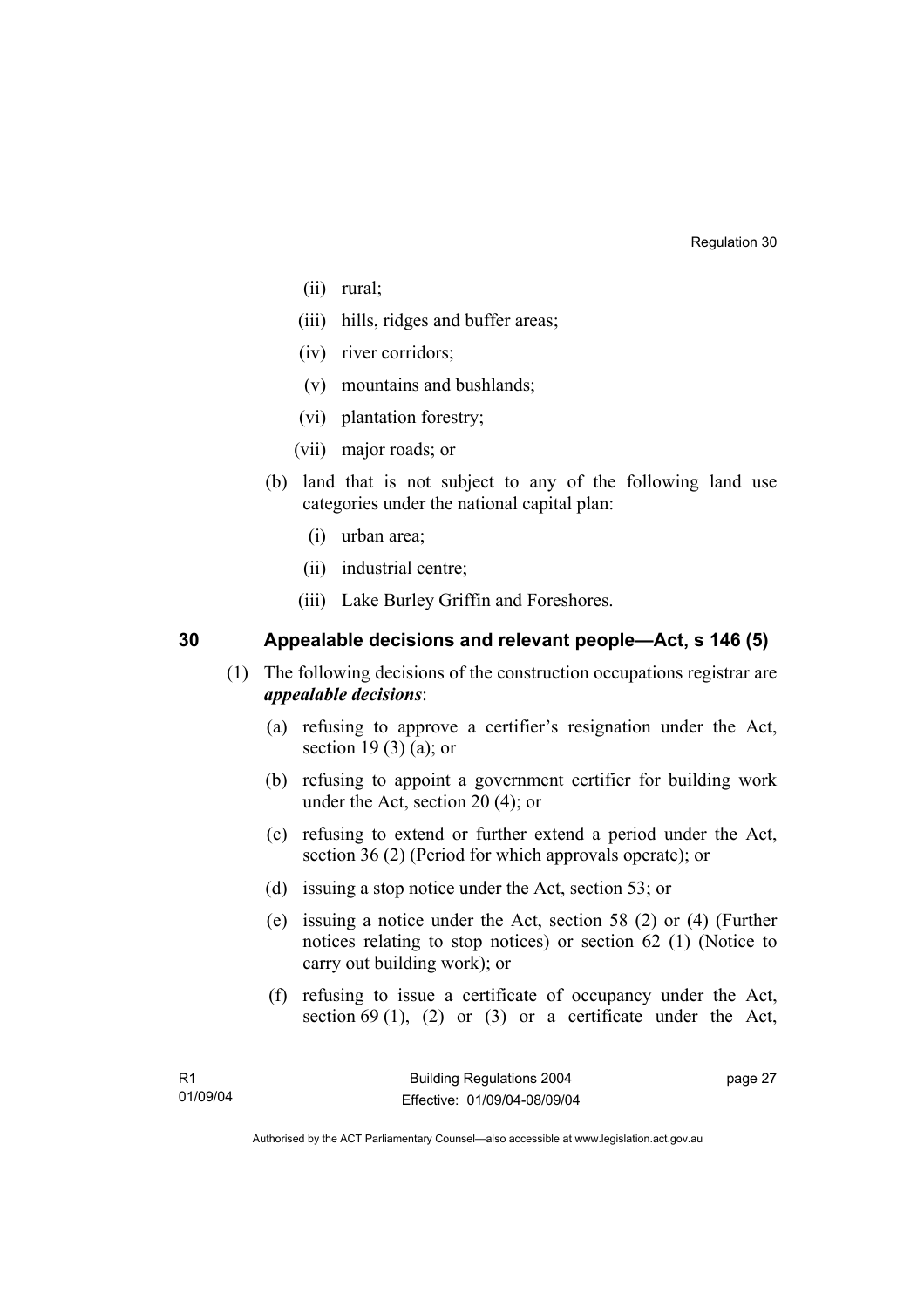section 71 (Certificate for building work involving demolition) or section 72 (Certificate for building work involving erection of structure); or

- (g) refusing to issue a certificate of regularisation to a person other than the Territory or the Commonwealth under the Act, section 75; or
- (h) refusing to give an approval under the Act, section 77 (3) (Use of buildings restricted); or
- (i) working out the cost of building work under the Act, section 86 (1) (b) (ii); or
- (i) refusing to give an approval under the Act, section 90  $(1)$  (j) (Complying residential building work insurance).
- (2) Each of the following is the *relevant person* for the appealable decision to which it relates:
	- (a) for a decision mentioned in subsection  $(1)$  (a)—to the certifier; or
	- (b) for a decision mentioned in subsection  $(1)$  (b)—to the applicant for the appointment of a government certifier; or
	- (c) for a decision mentioned in subsection  $(1)$  (c)—to the applicant for the extension; or
	- (d) for a decision mentioned in subsection (1) (d)—to the person carrying out the building work; or
	- (e) for a decision mentioned in subsection (1) (e)—to the person required to carry out the stated building work; or
	- (f) for a decision mentioned in subsection (1) (f) or  $(g)$ —to the applicant for the certificate; or
	- (g) for a decision mentioned in subsection  $(1)$  (h) or  $(i)$ —to the applicant for approval; or
	- (h) for a decision mentioned in subsection  $(1)$  (i)—the builder.

| page 28 | <b>Building Regulations 2004</b> |          |
|---------|----------------------------------|----------|
|         | Effective: 01/09/04-08/09/04     | 01/09/04 |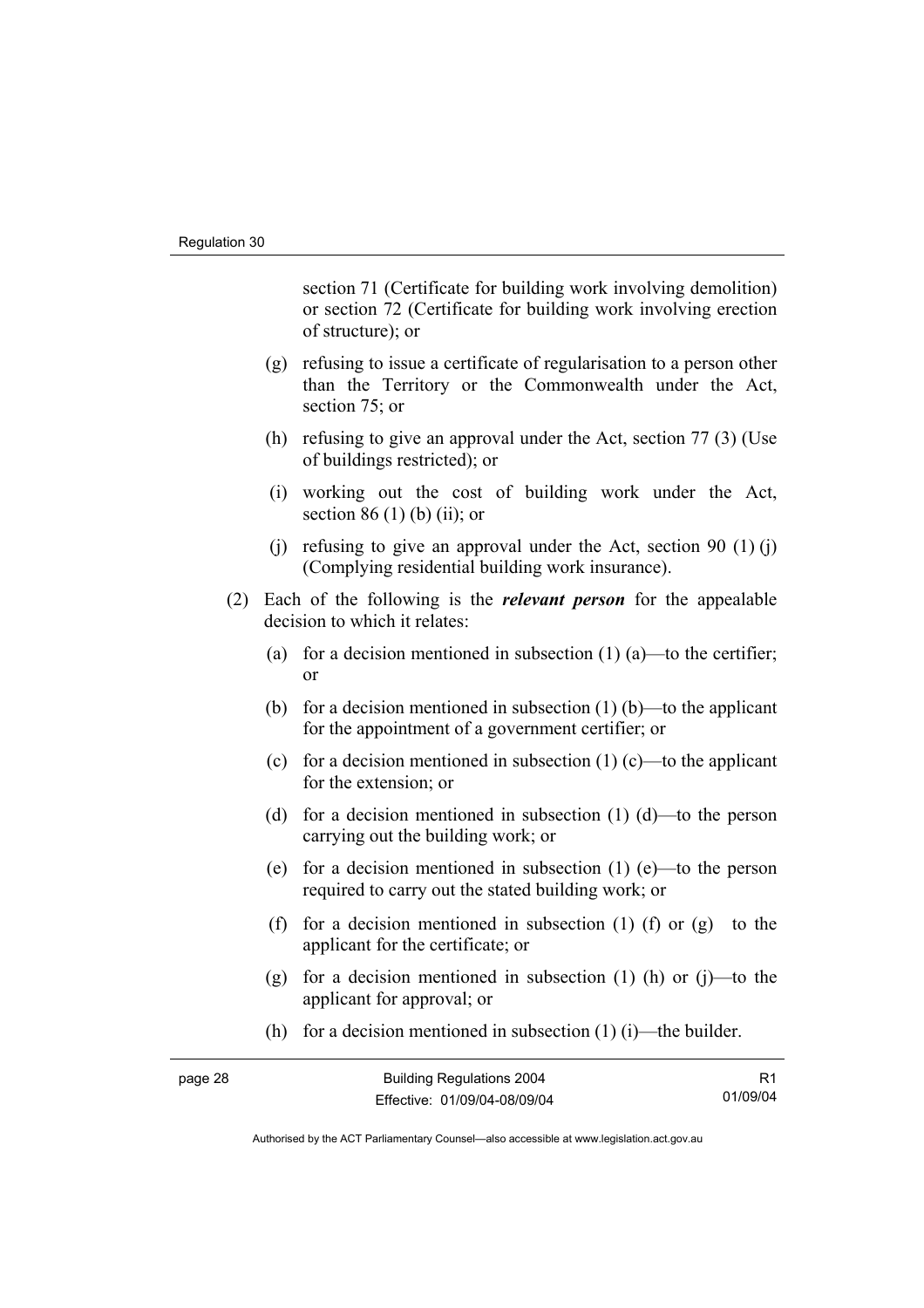# **31 Expiry of definition of** *asbestos*

- (1) The definition of *asbestos* in the dictionary expires on 1 September 2006.
- (2) This regulation expires on 1 September 2006.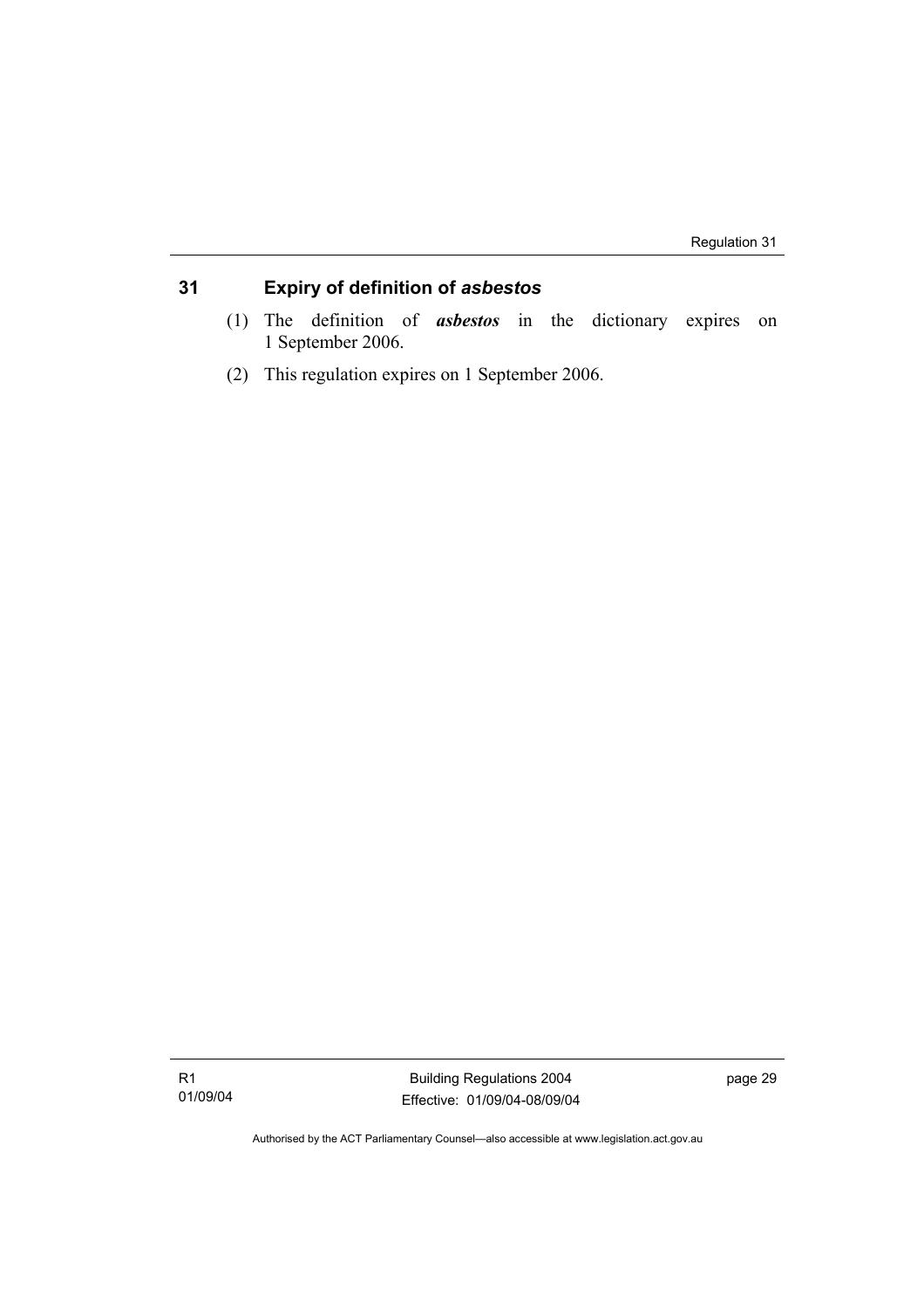# **Dictionary**

(see reg 2)

*Note 1* The Legislation Act contains definitions and other provisions relevant to these regulations.

*Note 2* In particular, the Legislation Act, dict, pt 1, defines the following terms:

- chief executive
- may (see s  $146$ )
- person
- under.
- *Note 3* Terms used in these regulations have the same meaning that they have in the *Building Act 2004* (see Legislation Act, s 148). For example, the following terms are defined in the *Building Act 2004*, dict:
	- alteration
	- building code
	- building work
	- certificate of regularisation
	- class
	- Land Act
	- structure.

*AS 1684* means the Australian Standard 1684 (Residential timberframed construction—design criteria) as in force from time to time.

*AS 2870* means the Australian Standard 2870 (Residential slabs and footings—construction) as in force from time to time.

*AS 3533* means the Australian Standard 3533 (Amusement rides and devices—design and construction) as in force from time to time.

*AS 3623* means the Australian Standard 3623 (Domestic metal framing) as in force from time to time.

*AS 3700* means the Australian Standard 3700 (Masonry structures) as in force from time to time.

*asbestos*—see the *Dangerous Substances Act 2004*, section 47A.

| page 30 | <b>Building Regulations 2004</b> | R1       |
|---------|----------------------------------|----------|
|         | Effective: 01/09/04-08/09/04     | 01/09/04 |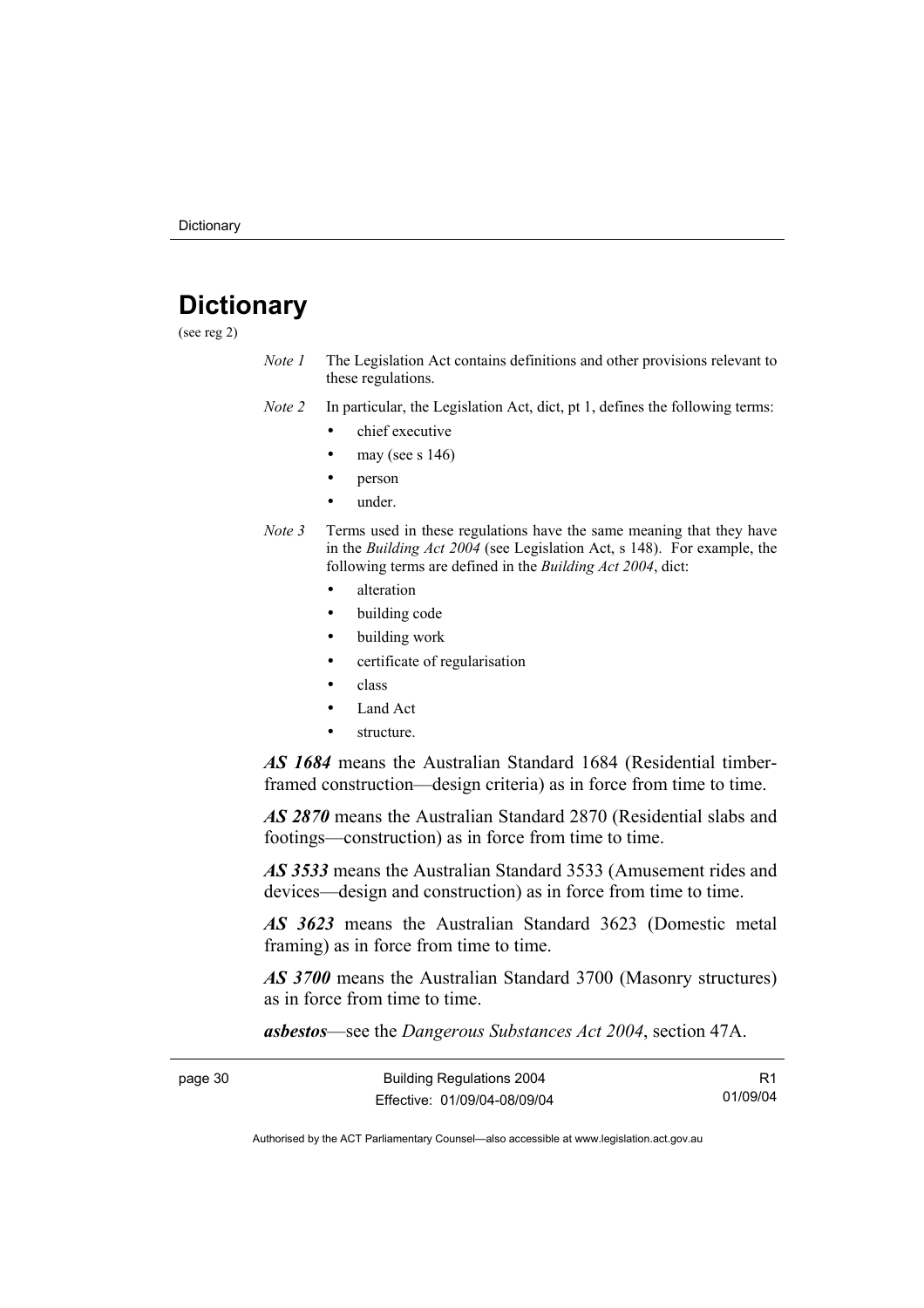#### **Endnotes**

# **Endnotes**

# **1 About the endnotes**

Amending and modifying laws are annotated in the legislation history and the amendment history. Current modifications are not included in the republished law but are set out in the endnotes.

Not all editorial amendments made under the *Legislation Act 2001*, part 11.3 are annotated in the amendment history. Full details of any amendments can be obtained from the Parliamentary Counsel's Office.

Uncommenced amending laws and expiries are listed in the legislation history and the amendment history. These details are underlined. Uncommenced provisions and amendments are not included in the republished law but are set out in the last endnote.

If all the provisions of the law have been renumbered, a table of renumbered provisions gives details of previous and current numbering.

The endnotes also include a table of earlier republications.

| $am = amended$                             | $ord = ordinance$                         |
|--------------------------------------------|-------------------------------------------|
| $amdt = amendment$                         | orig = original                           |
| $ch = chapter$                             | par = paragraph/subparagraph              |
| $cl = clause$                              | $pres = present$                          |
| $def = definition$                         | $prev = previous$                         |
| $dict = dictionary$                        | $(\text{prev})$ = previously              |
| disallowed = disallowed by the Legislative | $pt = part$                               |
| Assembly                                   | $r = rule/subrule$                        |
| $div = division$                           | $reg = regulation/subregulation$          |
| $exp = expires/expired$                    | $renum = renumbered$                      |
| $Gaz = Gazette$                            | $reloc = relocated$                       |
| $hdg = heading$                            | $R[X]$ = Republication No                 |
| $IA = Interpretation Act 1967$             | $RI =$ reissue                            |
| $ins = inserted/added$                     | s = section/subsection                    |
| $LA =$ Legislation Act 2001                | $sch = schedule$                          |
| $LR =$ legislation register                | $sdiv = subdivision$                      |
| LRA = Legislation (Republication) Act 1996 | $sub =$ substituted                       |
| $mod = modified/modification$              | SL = Subordinate Law                      |
| $o = order$                                | underlining = whole or part not commenced |
| om = omitted/repealed                      | or to be expired                          |
|                                            |                                           |

#### **2 Abbreviation key**

R1 01/09/04

Building Regulations 2004 Effective: 01/09/04-08/09/04 page 31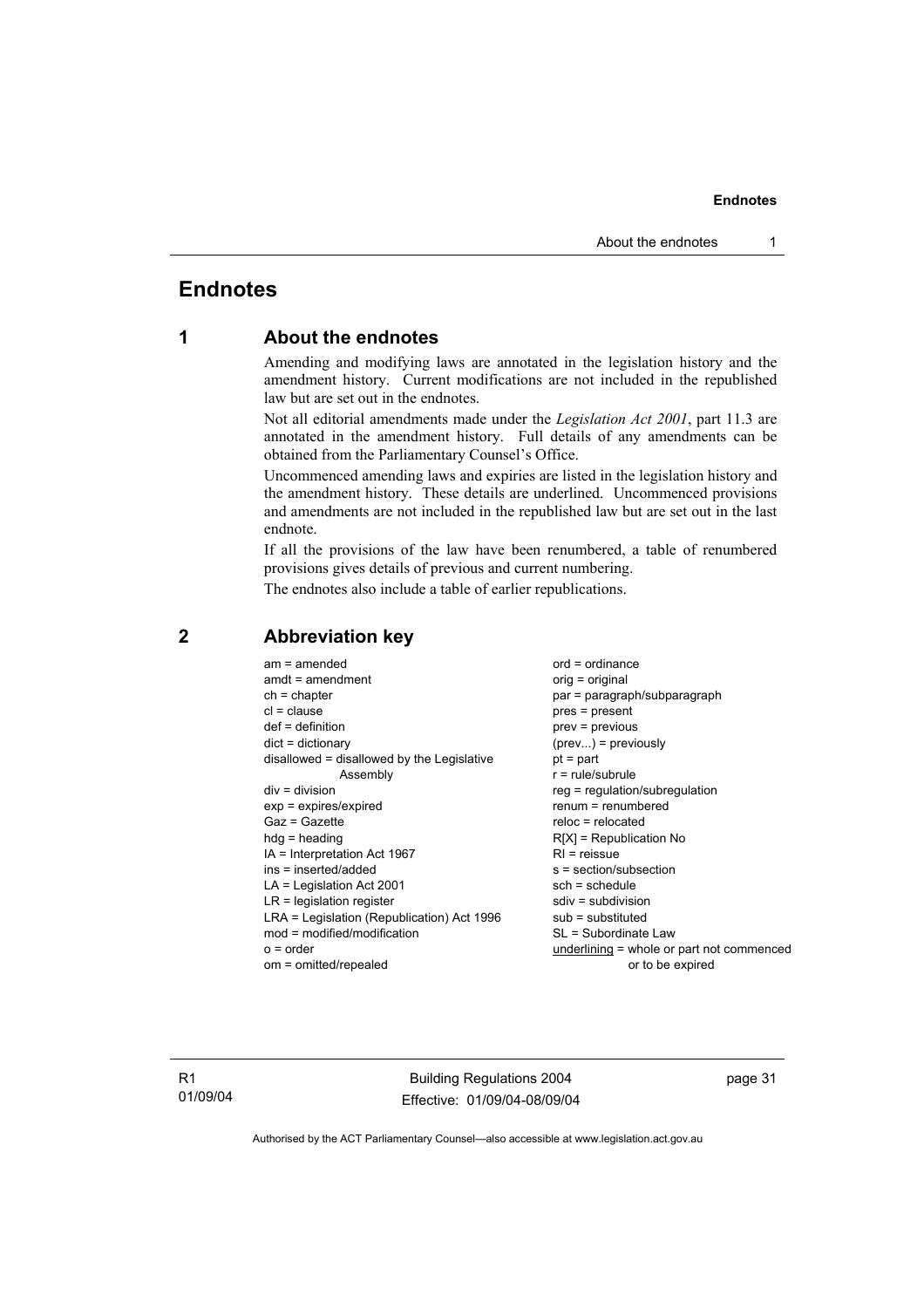#### **Endnotes**

#### **3 Legislation history**

These regulations were made as part of the Building Act 2004 (see A2004-11, s 177 and sch 1).

#### **Building Regulations 2004 SL2004-34**

taken to have been notified LR 26 March 2004 (A2004-11, s 177 (3) (a)) reg 1 taken to have commenced 26 March 2004 (LA s 75 (1)) remainder commenced 1 September 2004 (A2004-11, s 177 (3) (b))

as amended by

#### **Emergencies Act 2004 A2004-28 sch 3 pt 3.2**

notified LR 29 June 2004 s 1, s 2 commenced 29 June 2004 (LA s 75 (1)) sch 3 pt 3.2 commenced 1 September 2004 (s 2 (2) and see Building Act 2004 A2004-11, s 2 and Construction Occupations (Licensing) Act 2004 A2004-12, s 2 and CN2004-8)

#### **Dangerous Substances (Asbestos) Amendment Act 2004 A2004-66 sch 1 pt 1.2**

notified LR 31 August 2004

s 1, s 2 commenced 31 August 2004 (LA s 75 (1)) sch 1 pt 1.2 commenced 1 September 2004 (s 2 (2))

### **4 Amendment history**

**Meaning of** *building work***—Act, s 6 (2) (a) and (b)**  reg 4A ins A2004-66 amdt 1.2 exp 1 September 2006 (reg 4A (3))

**Meaning of** *specialist building work***—Act, s 9 (b)**  reg 4B ins A2004-66 amdt 1.2 exp 1 September 2006 (reg 4B (3))

**Building approval for asbestos removal—Act, s 26 (3)**  reg 12A ins A2004-66 amdt 1.3 exp 1 September 2006 (reg 12A (3))

**Requirements for plans for asbestos removal—Act, s 27 (1) (a)**  reg 14A ins A2004-66 amdt 1.4 exp 1 September 2006 (reg 14A (4))

**Consultation and consent—Act, s 27 (1) (b)**  reg 15 am A2004-28 amdt 3.2

page 32 Building Regulations 2004 Effective: 01/09/04-08/09/04

R1 01/09/04